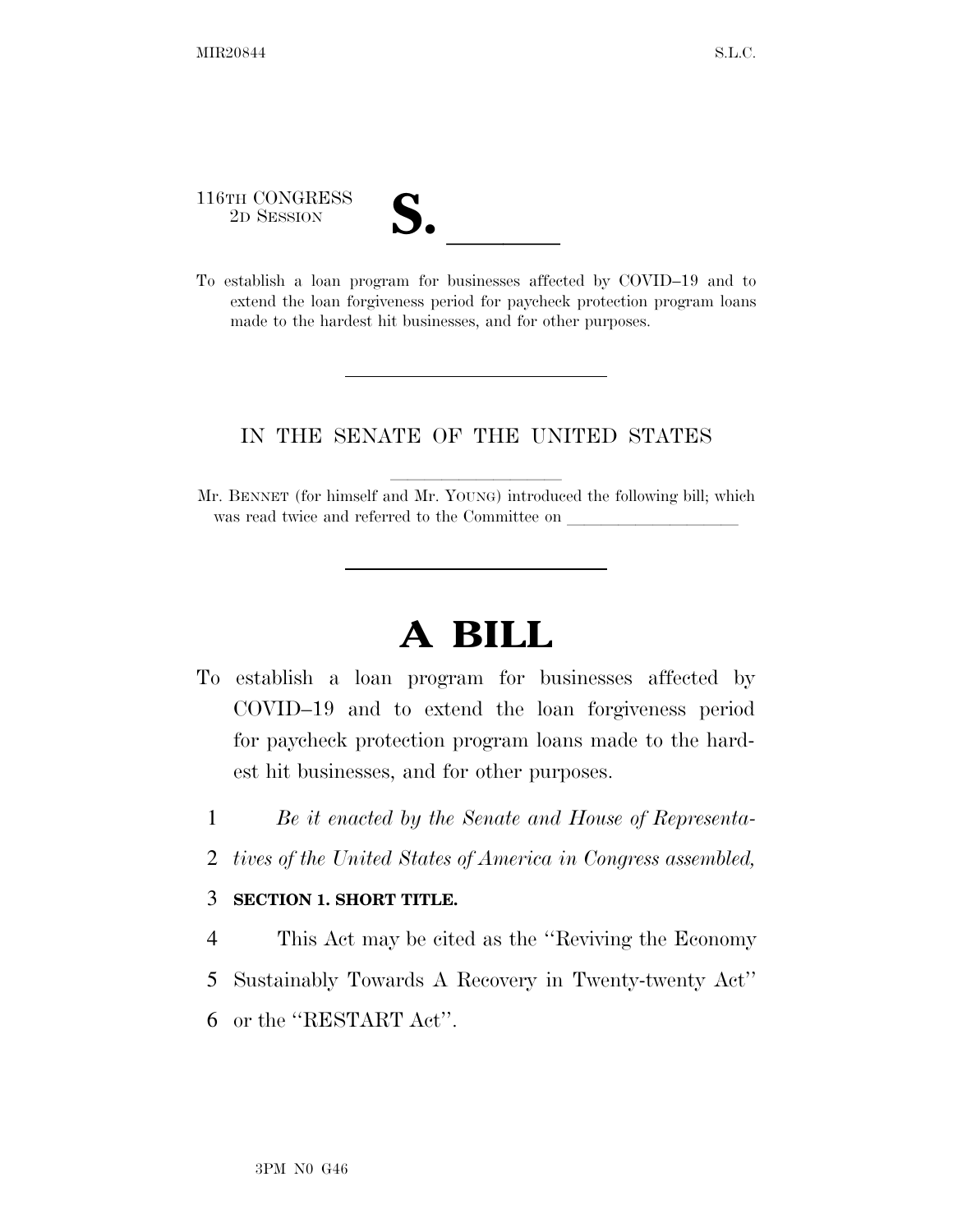| 1              | SEC. 2. EXTENSION OF COVERED PERIOD FOR LOAN FOR- |
|----------------|---------------------------------------------------|
| $\overline{2}$ | GIVENESS UNDER THE PAYCHECK PROTEC-               |
| 3              | TION PROGRAM FOR THE HARDEST HIT BUSI-            |
| $\overline{4}$ | NESSES.                                           |
| 5              | Section 1106 of the CARES Act (Public Law 116–    |
| 6              | $136$ ) is amended—                               |
| 7              | (1) by amending subsection $(a)(3)$ to read as    |
| 8              | follows:                                          |
| 9              | $\cdot\cdot$ (3) the term 'covered period' means— |
| 10             | "(A) except as provided in subparagraph           |
| 11             | (B), the 8-week period beginning on the date of   |
| 12             | the origination of a covered loan; or             |
| 13             | $\lq\lq$ the period beginning on the date of      |
| 14             | the origination of a covered loan and ending on   |
| 15             | the later of the date that is 16 weeks after the  |
| 16             | date of the origination of the covered loan and   |
| 17             | the date that is 8 weeks after the date of enact- |
| 18             | ment of the Reviving the Economy Sustainably      |
| 19             | Towards A Recovery in Twenty-twenty Act, if       |
| 20             | the eligible recipient of the covered loan—       |
| 21             | "(i) has less than $500$ full-time equiv-         |
| 22             | alent employees; and                              |
| 23             | "(ii) makes a good faith certification            |
| 24             | to the Administrator that, during the 8-          |
| 25             | week period described in subparagraph             |
| 26             | $(A)$ , the eligible recipient suffered a decline |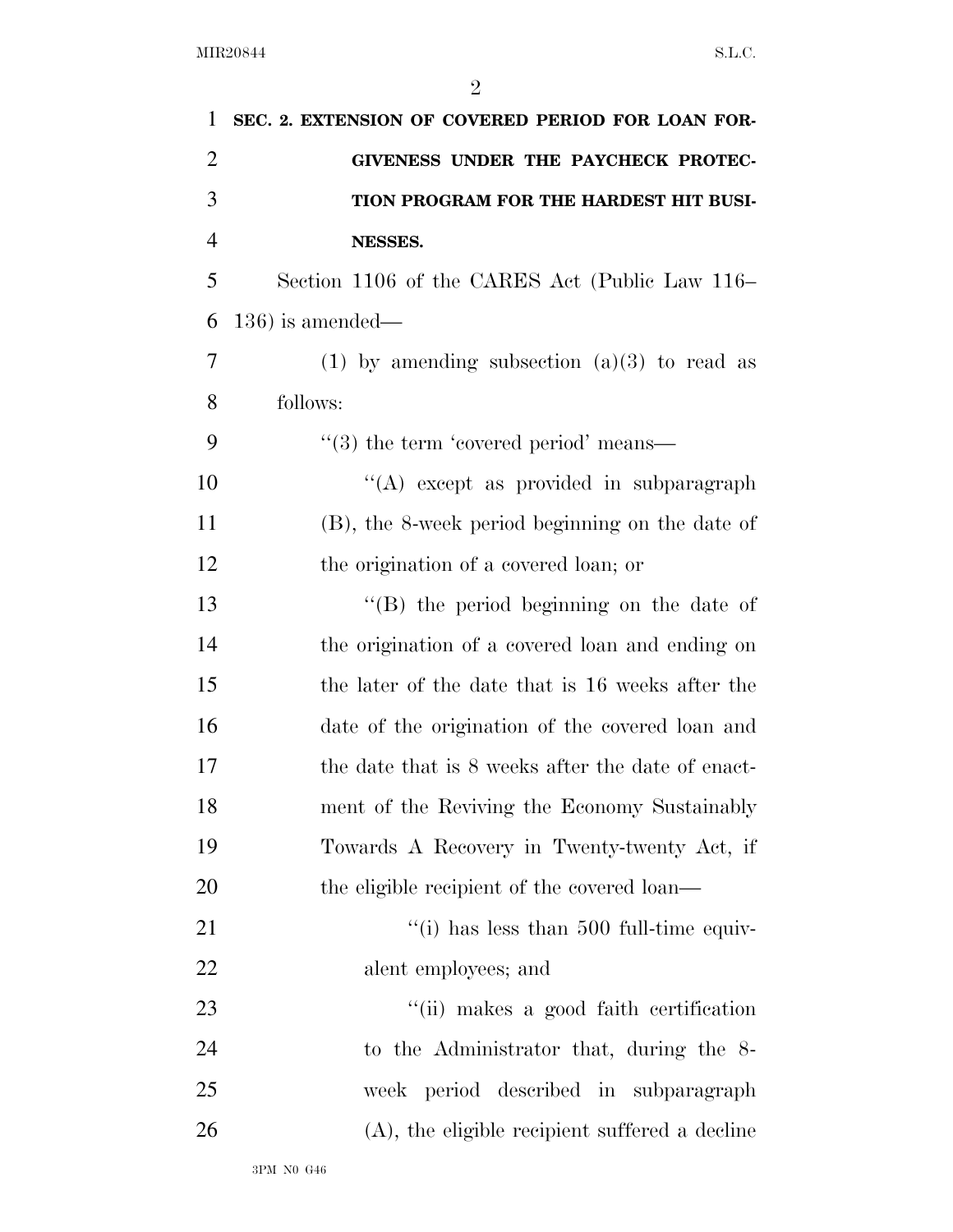| 1              | in gross receipts of not less than 25 per-          |
|----------------|-----------------------------------------------------|
| $\overline{2}$ | cent relative to a comparable 8-week pe-            |
| 3              | $riod$ —                                            |
| $\overline{4}$ | "(I) immediately preceding                          |
| 5              | March 2, 2020; or                                   |
| 6              | "(II) during $2019$ ;"; and                         |
| $\overline{7}$ | $(2)$ in subsection $(d)(2)$ , by adding at the end |
| 8              | the following:                                      |
| 9              | "(C) EXCEPTION.—This paragraph shall                |
| 10             | not apply with respect to an eligible recipient     |
| 11             | described in subsection $(a)(3)(B)$ .".             |
| 12             | SEC. 3. RESTART LOAN PROGRAM.                       |
| 13             | (a) DEFINITIONS.—In this section:                   |
| 14             | (1) ADMINISTRATION; ADMINISTRATOR.—The              |
| 15             | terms "Administration" and "Administrator" mean     |
| 16             | the Small Business Administration and the Adminis-  |
| 17             | trator thereof, respectively.                       |
| 18             | (2) COMMUNITY DEVELOPMENT FINANCIAL IN-             |
| 19             | STITUTION.—The term "community development fi-      |
| <b>20</b>      | nancial institution" has the meaning given the term |
| 21             | in section 103 of the Riegle Community Develop-     |
| 22             | ment and Regulatory Improvement Act of 1994 (12)    |
| 23             | U.S.C. 4702).                                       |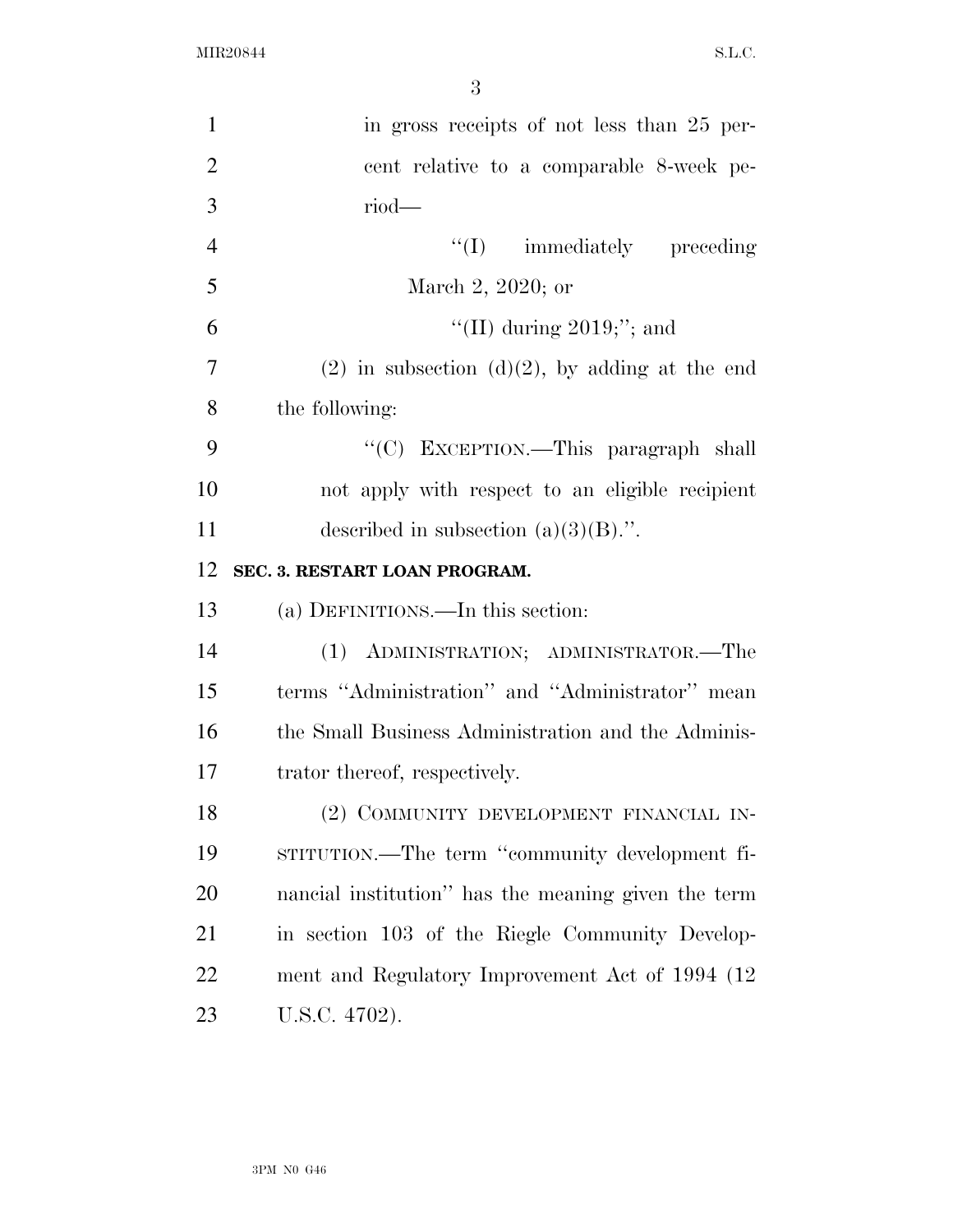| $\mathbf{1}$   | (3) COVERED LOAN.—The term "covered loan"        |
|----------------|--------------------------------------------------|
| $\overline{2}$ | means a loan made under this section during the  |
| 3              | covered period.                                  |
| $\overline{4}$ | (4) COVERED PERIOD.—The term "covered pe-        |
| 5              | riod" means—                                     |
| 6              | (A) except as provided in subparagraph           |
| 7              | (B), and as determined by the eligible recipient |
| 8              | of a covered loan, the 6-month period beginning  |
| 9              | $on$ —                                           |
| 10             | (i) the date of the origination of the           |
| 11             | covered loan;                                    |
| 12             | (ii) the first day of the next scheduled         |
| 13             | pay period following the date of the origi-      |
| 14             | nation of the covered loan;                      |
| 15             | (iii) the first day of the first full            |
| 16             | month following the date of the origination      |
| 17             | of the covered loan; or                          |
| 18             | (iv) April 15, 2020; or                          |
| 19             | (B) with respect to an eligible recipient of     |
| 20             | a covered loan that suffered a decline in gross  |
| 21             | receipts of more than 80 percent in 2020 as      |
| 22             | compared to 2019 or in the 6-month period be-    |
| 23             | ginning on the date of the origination of the    |
| 24             | covered loan as compared to a comparable pe-     |
| 25             | riod in 2019, and as determined by the eligible  |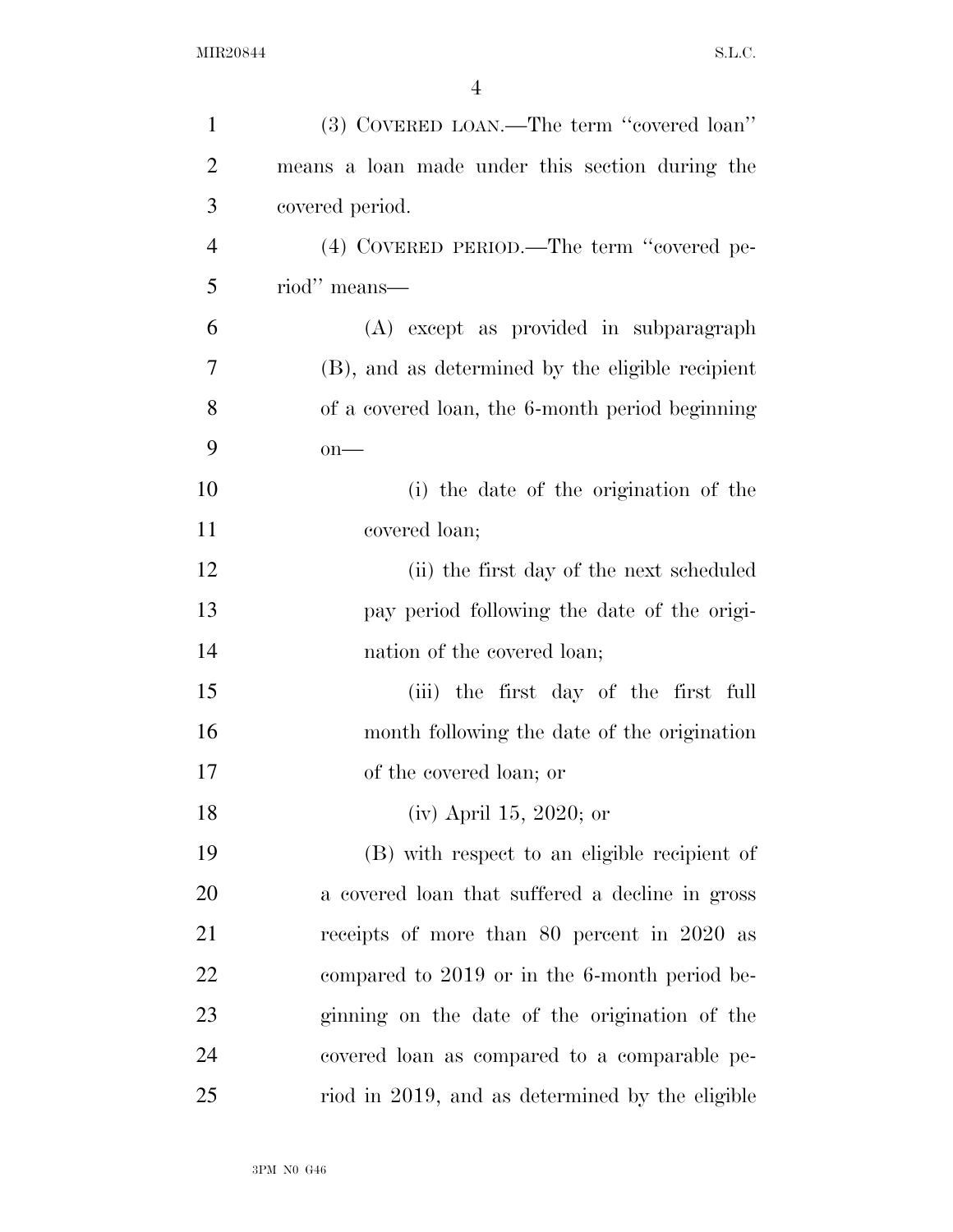| $\mathbf{1}$   | recipient of a covered loan, the 12-month period |
|----------------|--------------------------------------------------|
| $\overline{2}$ | beginning on-                                    |
| 3              | (i) the date of the origination of the           |
| $\overline{4}$ | covered loan;                                    |
| 5              | (ii) the first day of the next scheduled         |
| 6              | pay period following the date of the origi-      |
| $\overline{7}$ | nation of the covered loan;                      |
| 8              | (iii) the first day of the first full            |
| 9              | month following the date of the origination      |
| 10             | of the covered loan; or                          |
| 11             | (iv) April 15, 2020.                             |
| 12             | (5) ELIGIBLE RECIPIENT.—The term "eligible       |
| 13             | recipient"-                                      |
| 14             | (A) means an individual or entity that—          |
| 15             | (i) is eligible to receive a loan made           |
| 16             | under section $7(a)(36)$ of the Small Busi-      |
| 17             | ness Act $(15 \text{ U.S.C. } 636(a)(36))$ ; or  |
| 18             | (ii) has not more than $5,000$ full-time         |
| 19             | employees;                                       |
| 20             | (B) includes—                                    |
| 21             | (i) a nonprofit organization that—               |
| 22             | (I) has not more than $5,000$ full-              |
| 23             | time employees; and                              |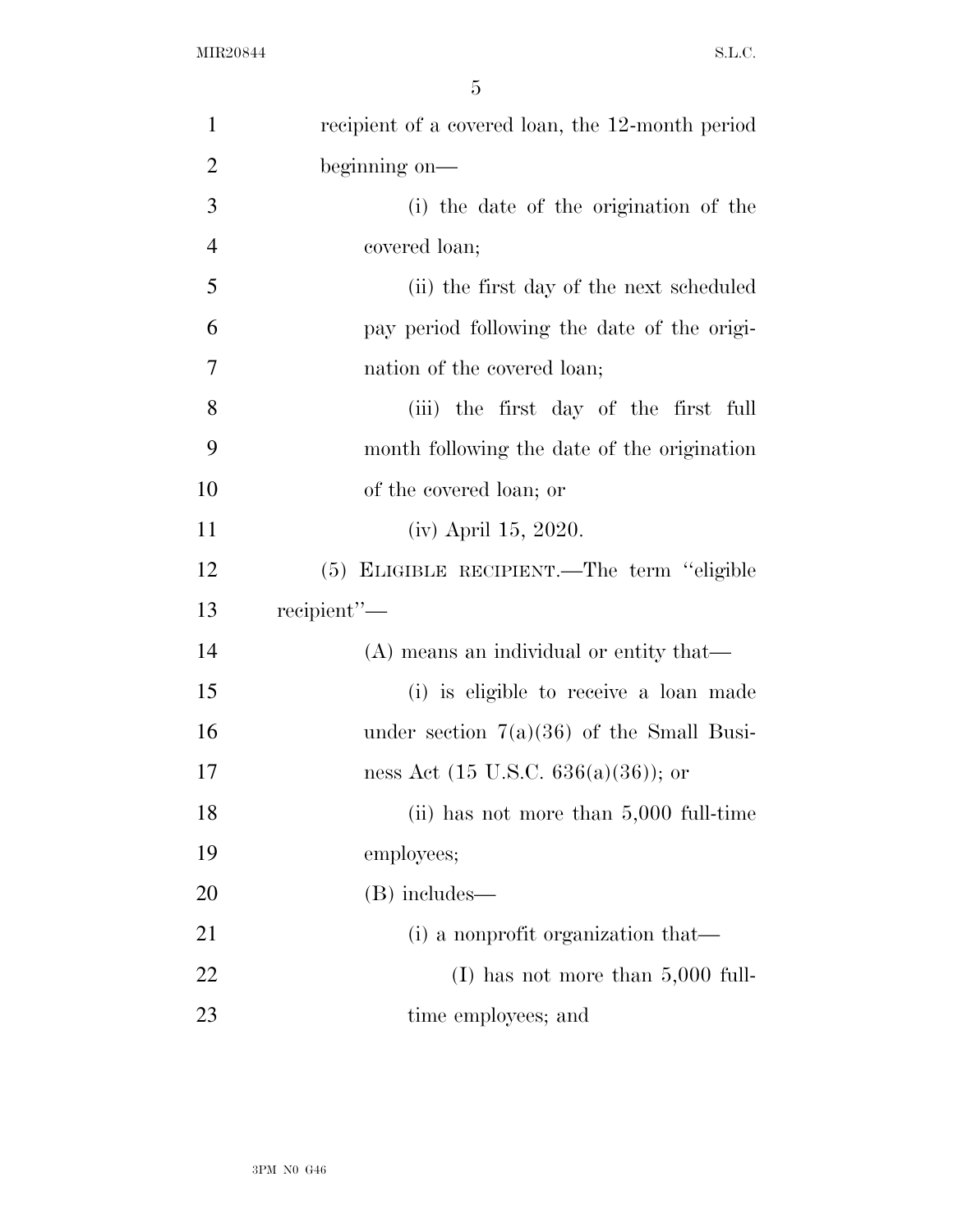| $\mathbf{1}$   | $(II)$ is not more than 50 percent                  |
|----------------|-----------------------------------------------------|
| $\overline{2}$ | owned or controlled by a State, local,              |
| 3              | or Tribal government;                               |
| $\overline{4}$ | (ii) a business concern that—                       |
| 5              | (I) deals in rare coins and                         |
| 6              | stamps; and                                         |
| 7              | (II) has not more than $5,000$                      |
| 8              | full-time employees; and                            |
| 9              | (iii) a business concern that leases or             |
| 10             | finances equipment to other businesses, if          |
| 11             | the business concern—                               |
| 12             | (I) has not more than $5,000$ full-                 |
| 13             | time employees; and                                 |
| 14             | $(II)$ is not—                                      |
| 15             | (aa) a mortgage lender; or                          |
| 16             | (bb) a lender participating                         |
| 17             | in the loan program under sec-                      |
| 18             | tion $7(a)(36)$ of the Small Busi-                  |
| 19             | ness Act $(15 \text{ U.S.C. } 636(a)(36))$ .        |
| 20             | (6) MINORITY DEPOSITORY INSTITUTION.—The            |
| 21             | "minority depository institution" has the<br>term   |
| 22             | meaning given the term in section 308 of the Finan- |
| 23             | cial Institutions Reform, Recovery, and Enforcement |
| 24             | Act of 1989 (12 U.S.C. 1463 note).                  |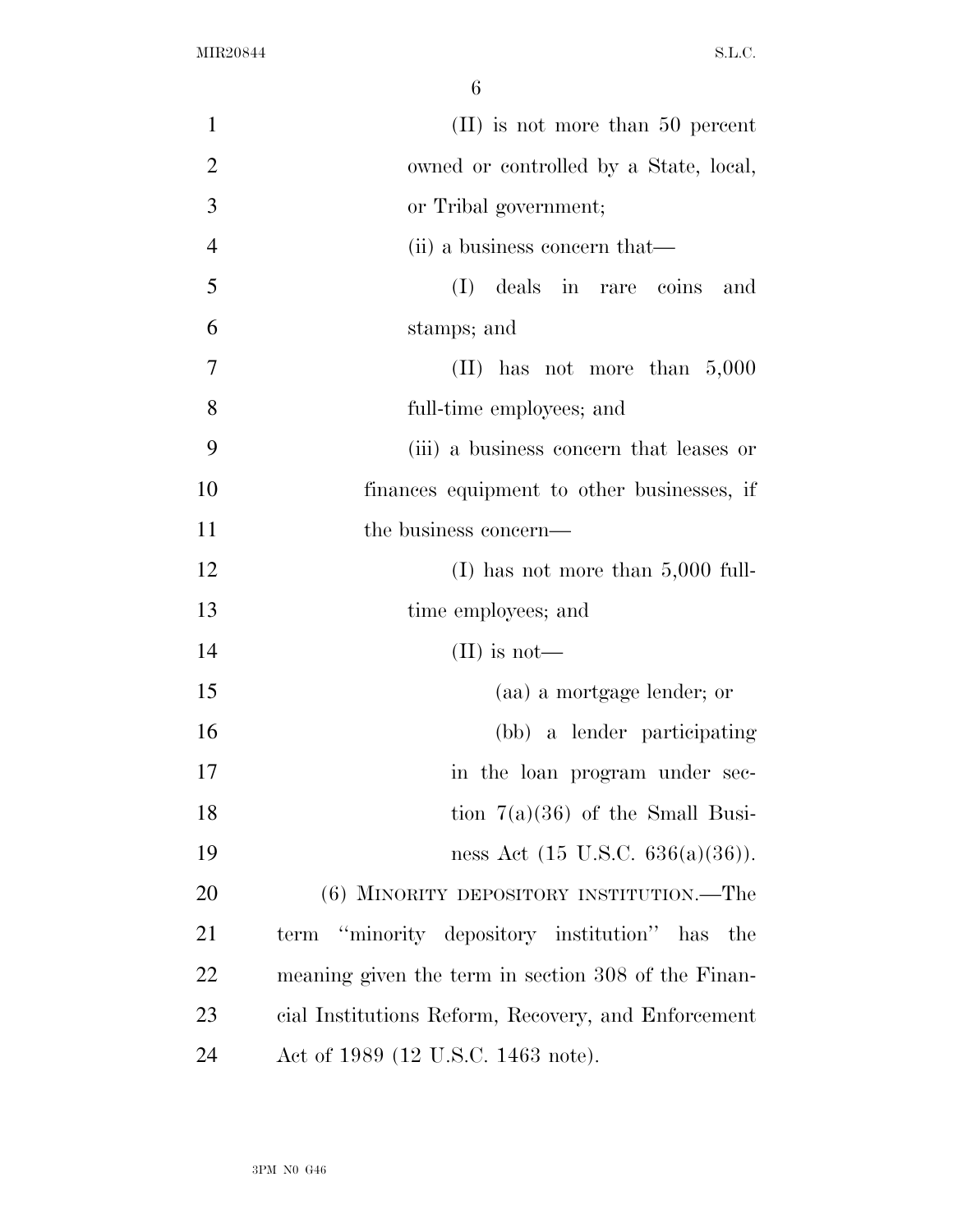| $\mathbf{1}$   | (7) NONPROFIT ORGANIZATION.—The term                             |
|----------------|------------------------------------------------------------------|
| $\overline{2}$ | "nonprofit organization" means an entity described               |
| 3              | in paragraph $(3)$ , $(5)$ , $(6)$ , $(7)$ (related to housing), |
| $\overline{4}$ | $(12)$ , $(13)$ , or $(19)$ of section $501(c)$ of the Internal  |
| 5              | Revenue Code and that is exempt from taxation                    |
| 6              | under section $501(a)$ of such Code.                             |
| 7              | (8) PAYROLL COSTS.—The term "payroll costs"                      |
| 8              | the meaning given the term in section<br>has                     |
| 9              | $7(a)(36)(A)$ of the Small Business Act (15 U.S.C.               |
| 10             | $636(a)(36)(A)$ , except that such costs shall not in-           |
| 11             | clude—                                                           |
| 12             | (A) qualified wages taken into account in                        |
| 13             | determining the credit allowed under section                     |
| 14             | $2301(g)$ of the CARES Act (Public Law 116–                      |
| 15             | $136$ ; or                                                       |
| 16             | (B) any payments made to an independent                          |
| 17             | contractor.                                                      |
| 18             | (9) SECRETARY.—The term "Secretary" means                        |
| 19             | the Secretary of the Treasury.                                   |
| 20             | (10) UNDERSERVED BORROWER.—The term                              |
| 21             | "underserved borrower" means any business concern                |
| 22             | that has traditionally had difficulty accessing fi-              |
| 23             | nance, including—                                                |
| 24             | $(A)$ business concerns that—                                    |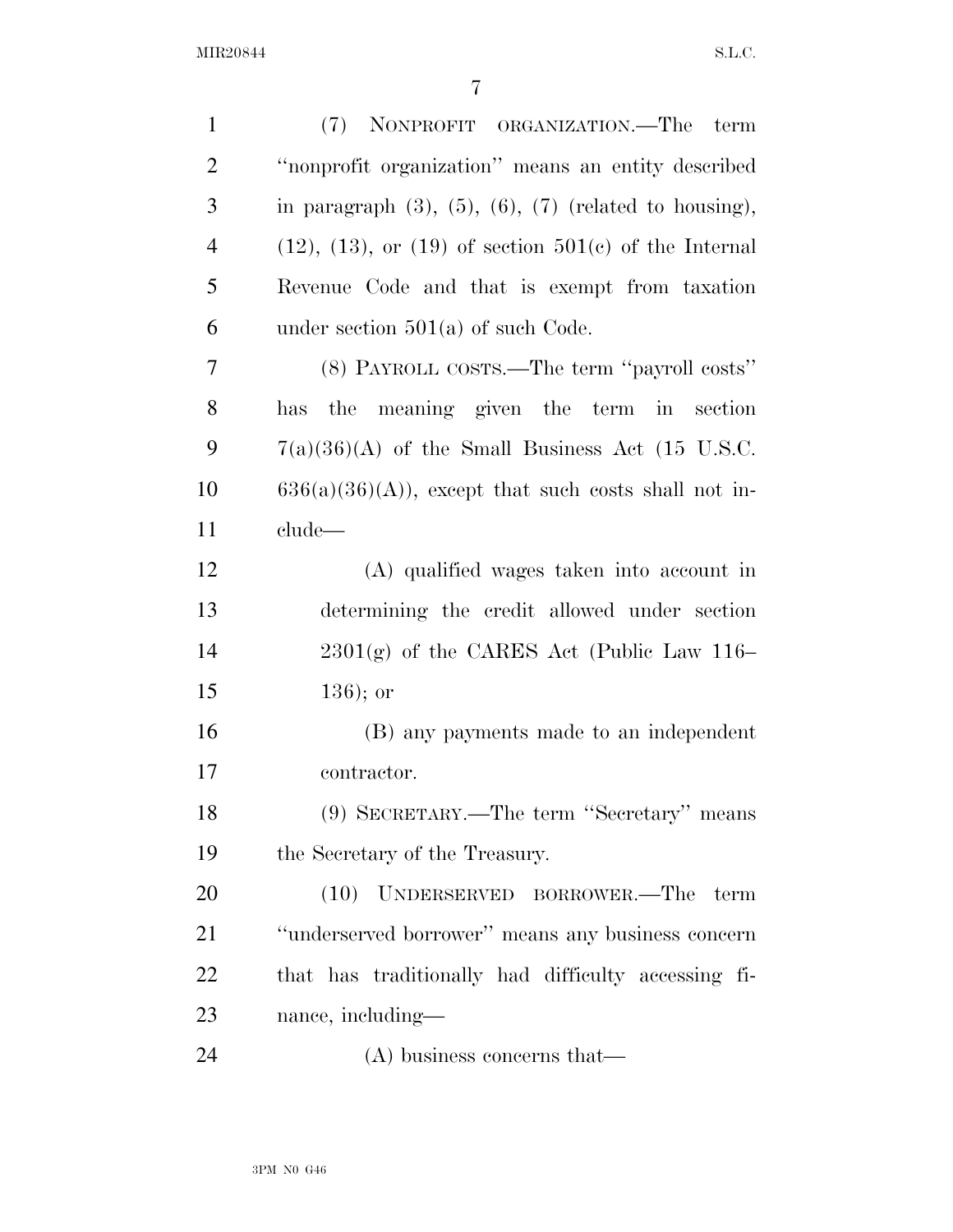| $\mathbf{1}$   | (i) have fewer than 25 employees and                      |
|----------------|-----------------------------------------------------------|
| $\overline{2}$ | do not have a strong relationship with a                  |
| 3              | bank;                                                     |
| $\overline{4}$ | (ii) are owned or controlled by minori-                   |
| 5              | ties;                                                     |
| 6              | (iii)<br>are owned or controlled<br>$-$ by                |
| 7              | women;                                                    |
| 8              | (iv) are owned or controlled by vet-                      |
| 9              | erans, including service-disabled veterans                |
| 10             | (as those terms are defined in section $3(q)$ )           |
| 11             | of the Small Business Act (15 U.S.C.                      |
| 12             | $632(q))$ ; or                                            |
| 13             | (v) are located in low-income and                         |
| 14             | rural communities, including those in areas               |
| 15             | eligible for assistance under section 45D of              |
| 16             | the Internal Revenue Code of 1986; and                    |
| 17             | (B) Tribal business concerns.                             |
| 18             | (b) ESTABLISHMENT.—The Administrator shall es-            |
| 19             | tablish a program to guarantee loans made to eligible re- |
| 20             | cipients affected by COVID-19.                            |
| 21             | (c) PARTICIPATION.—In an agreement to participate         |
| 22             | in a covered loan on a deferred basis, the participation  |
| 23             | by the Administration shall be 100 percent.               |
| 24             | (d) TERMS AND REQUIREMENTS.—                              |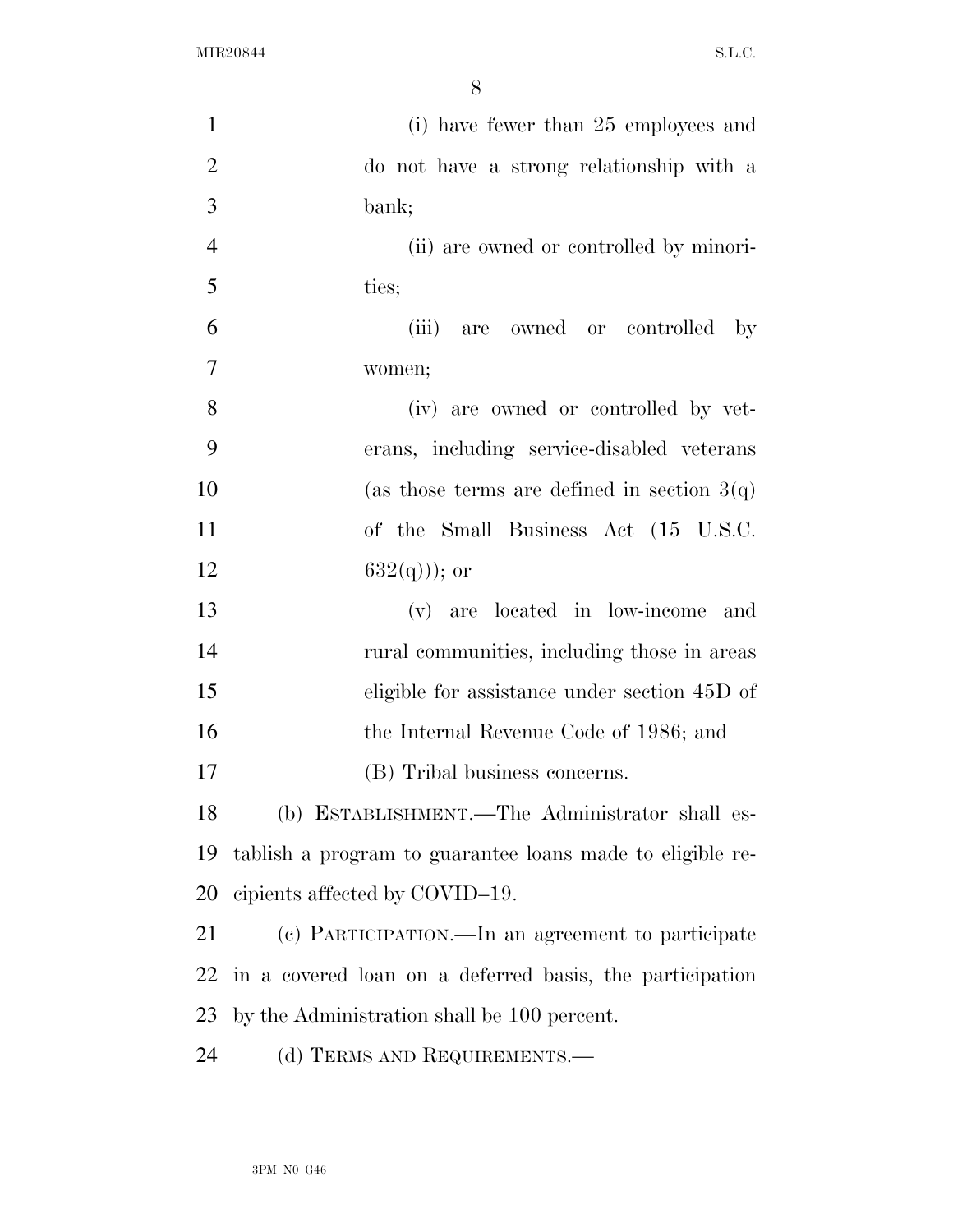| $\mathbf{1}$   | (1) DURATION.—Except as provided in para-              |
|----------------|--------------------------------------------------------|
| $\overline{2}$ | graph (4), the duration of a covered loan shall be for |
| 3              | not more than 7 years.                                 |
| $\overline{4}$ | $(2)$ AMOUNT.—                                         |
| 5              | $(A)$ IN GENERAL.—The amount of a cov-                 |
| 6              | ered loan made to an eligible recipient shall be       |
| 7              | not more than the lesser of—                           |
| 8              | (i) $45$ percent of the $2019$ gross re-               |
| 9              | ceipts of the eligible recipient; and                  |
| 10             | (ii) $$12,000,000$ .                                   |
| 11             | (B) DUPLICATION OF ASSISTANCE.-                        |
| 12             | (i) IN GENERAL.—An eligible recipient                  |
| 13             | of a covered loan shall not use proceeds of            |
| 14             | the covered loan for the same expenses                 |
| 15             | that are covered using funds received                  |
| 16             | under subsection (a)(36) or (b)(2) of sec-             |
| 17             | tion 7 of the Small Business Act (15                   |
| 18             | U.S.C. $636$ or section $1110$ of the                  |
| 19             | CARES Act (Public Law 116–136).                        |
| 20             | REDUCTION BASED ON OTHER<br>(ii)                       |
| 21             | SBA LOANS.—The amount of a covered                     |
| 22             | loan for which an eligible recipient may re-           |
| 23             | ceive under this section shall be reduced by           |
| 24             | the amount of any assistance received by               |
| 25             | the eligible recipient under subsection                |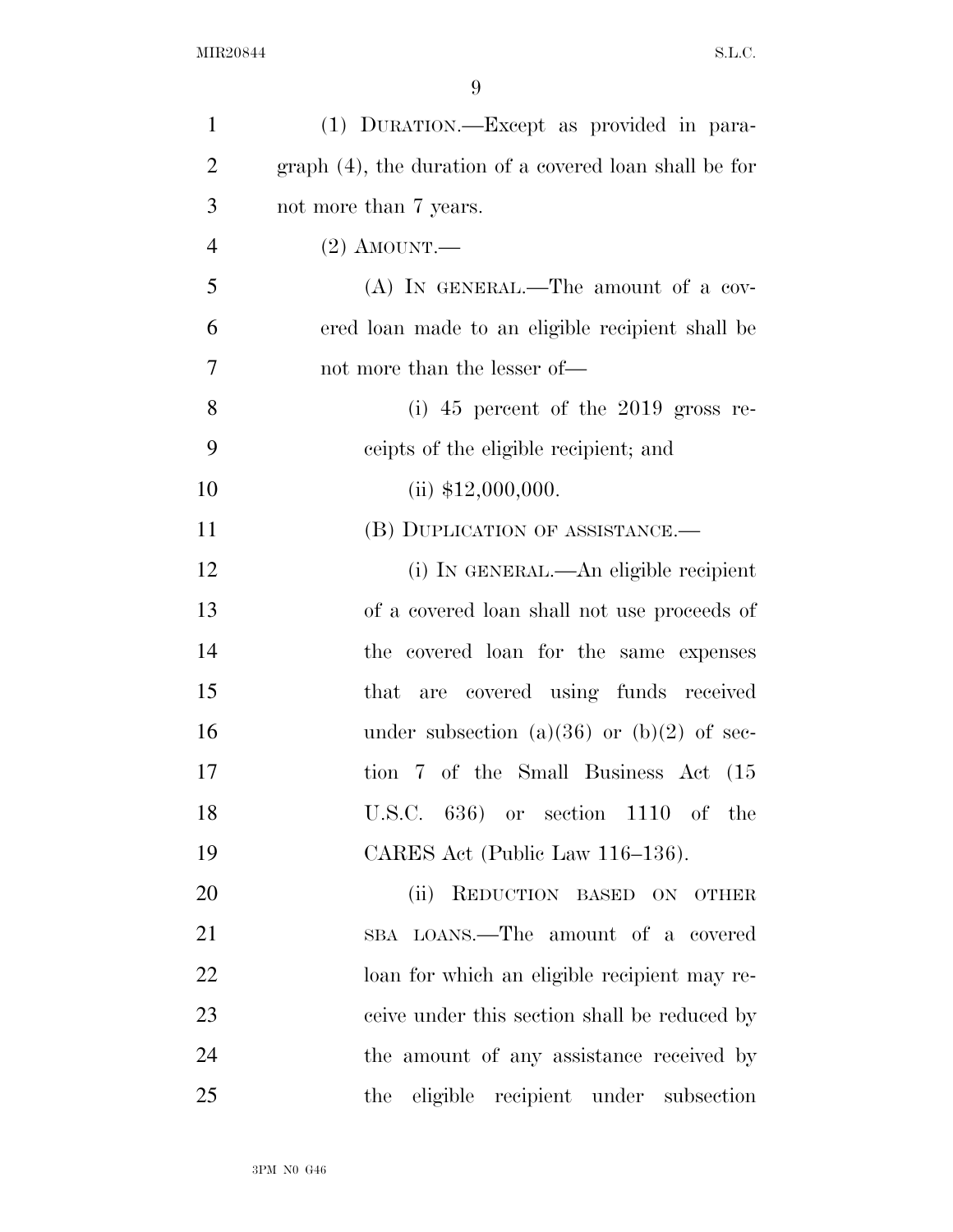| $\mathbf{1}$   | $(a)(36)$ or $(b)(2)$ of section 7 of the Small    |
|----------------|----------------------------------------------------|
| $\overline{2}$ | Business Act (15 U.S.C. 636) or section            |
| 3              | 1110 of the CARES Act (Public Law 116–             |
| $\overline{4}$ | 136) that is intended to be used for the al-       |
| 5              | lowable expenses described in subsection           |
| 6              | $(g)(2)$ during the covered period.                |
| $\overline{7}$ | $(3)$ INTEREST RATE.—                              |
| 8              | (A) IN GENERAL.—Except as provided in              |
| 9              | paragraph (4), the interest rate on a covered      |
| 10             | loan shall be, as determined by the Adminis-       |
| 11             | trator and the Secretary—                          |
| 12             | (i) for the first 2 years of the covered           |
| 13             | loan, not less than 2 percent and not more         |
| 14             | than 4 percent; and                                |
| 15             | (ii) for the third through seventh                 |
| 16             | years of the covered loan, the Applicable          |
| 17             | Federal Rate plus 250 to 600 basis points          |
| 18             | based on the decline in gross receipts of          |
| 19             | the eligible recipient.                            |
| 20             | (B) NO PAYMENTS FOR 12 MONTHS.-No                  |
| 21             | payments shall be due on interest on a covered     |
| 22             | loan for the first 12 months of the covered loan.  |
| 23             | (4) SPECIAL PROVISIONS FOR NONPROFIT OR-           |
| 24             | GANIZATIONS.—At the time of application for a cov- |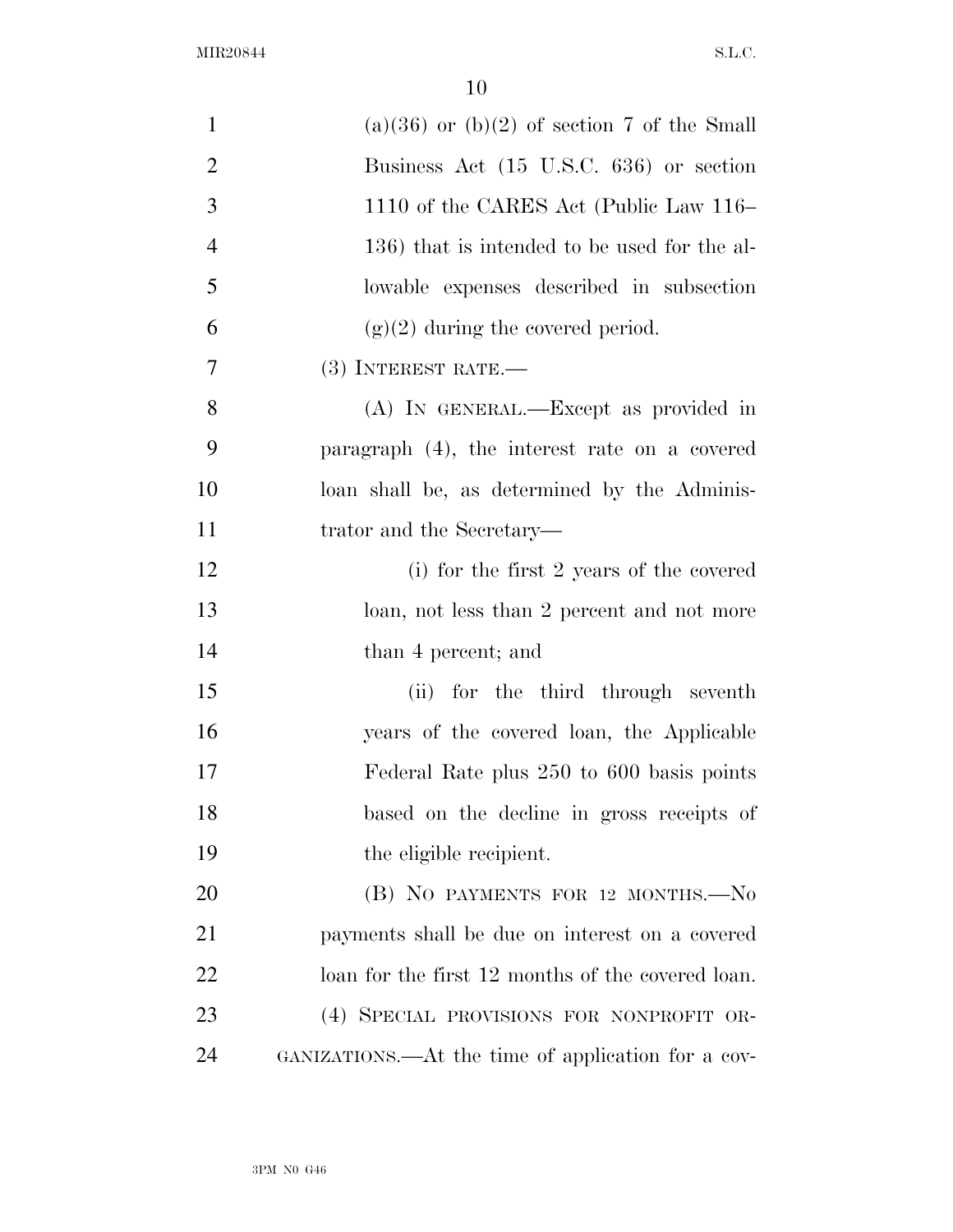| $\mathbf{1}$   | ered loan, a nonprofit organization described in sub-   |
|----------------|---------------------------------------------------------|
| $\overline{2}$ | section $(a)(5)(B)$ shall make an election—             |
| 3              | $(A)$ for a covered loan with a maturity of             |
| $\overline{4}$ | not more than 10 years and an interest rate of          |
| 5              | not more than 2 percent for the first 4 years           |
| 6              | of a covered loan, with no eligibility for forgive-     |
| 7              | ness of the covered loan under subsection (j); or       |
| 8              | (B) for a covered loan with the maturity                |
| 9              | and interest rate terms described in paragraphs         |
| 10             | $(1)$ and $(3)$ , respectively, with the ability to ob- |
| 11             | tain forgiveness of the covered loan if the non-        |
| 12             | profit organization qualifies under subsection          |
| 13             | (j)(2).                                                 |
| 14             | (5) PAYMENT DEFERRAL.—                                  |
| 15             | (A) IN GENERAL.—No payment of prin-                     |
| 16             | eipal shall be due on a covered loan for the first      |
| 17             | 2 years of the covered loan.                            |
| 18             | (B) ADDITIONAL DEFERRAL.—After the 2-                   |
| 19             | year deferral period described in subparagraph          |
| 20             | (A), the Administrator may grant not more               |
| 21             | than an additional 2 years of principal deferral        |
| 22             | to an eligible recipient of a covered loan if the       |
| 23             | eligible recipient is certified by the Adminis-         |
| 24             | trator and the Secretary as economically dis-           |
| 25             | tressed based on publicly available criteria es-        |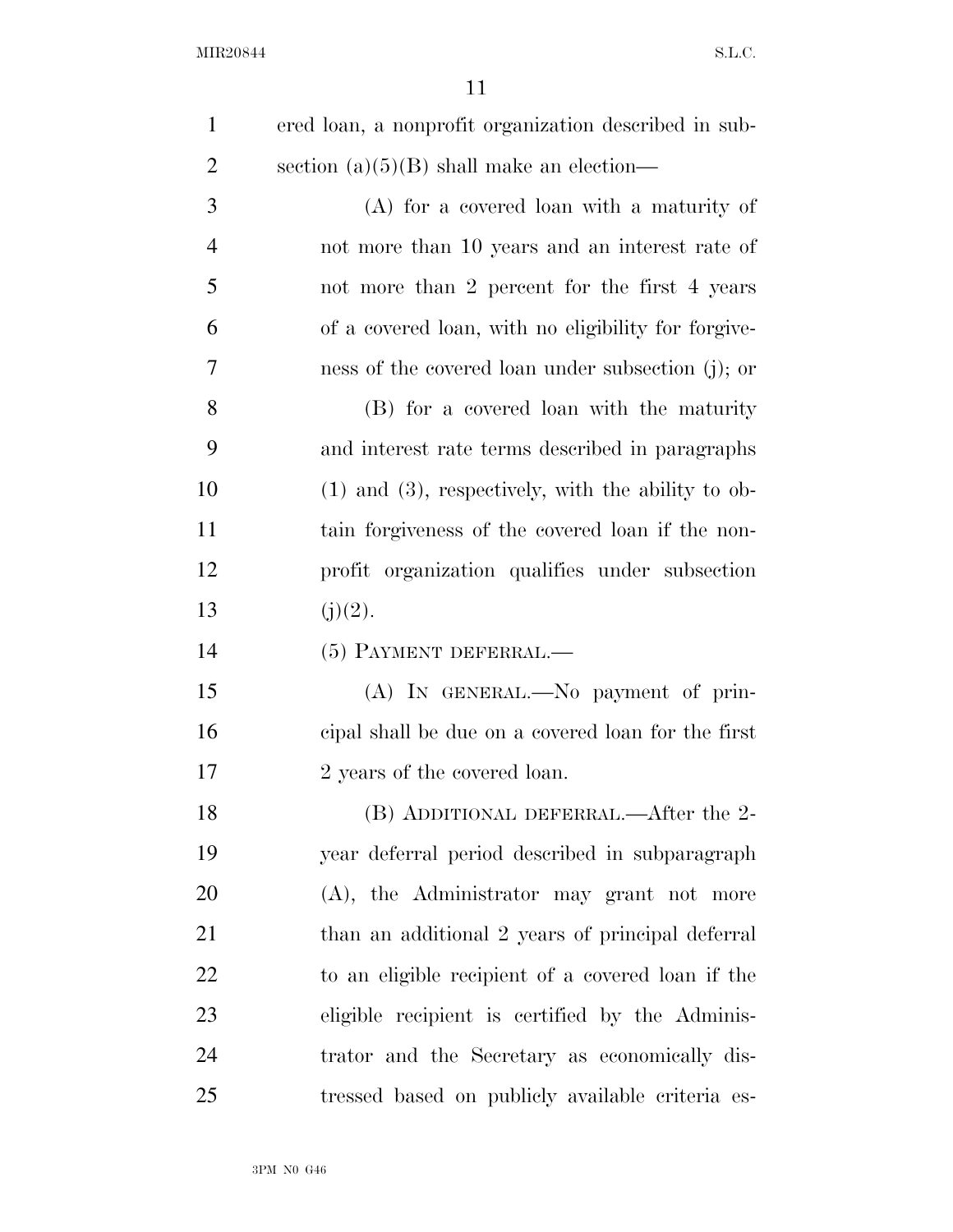| $\mathbf{1}$   | tablished by the Administrator and the Sec- |
|----------------|---------------------------------------------|
| $\overline{2}$ | retary.                                     |
| 3              | (6) ORIGINATION FEES.—                      |
| $\overline{4}$ | (A) IN GENERAL.—The origination fee for     |
| 5              | a covered loan shall be as follows:         |
| 6              | (i) $3.75$ percent for a covered loan of    |
| $\overline{7}$ | not more than $$100,000$ .                  |
| 8              | (ii) 3.5 percent for a covered loan of      |
| 9              | more than $$100,000$ and not more than      |
| 10             | \$250,000.                                  |
| 11             | (iii) 3.25 percent for a covered loan of    |
| 12             | more than $$250,000$ and not more than      |
| 13             | \$500,000.                                  |
| 14             | (iv) 3 percent for a covered loan of        |
| 15             | more than $$500,000$ and not more than      |
| 16             | \$750,000.                                  |
| 17             | $(v)$ 2.75 percent for a covered loan of    |
| 18             | more than $$750,000$ and not more than      |
| 19             | \$1,000,000.                                |
| 20             | $(vi)$ 2.5 percent for a covered loan of    |
| 21             | more than $$1,000,000$ and not more than    |
| 22             | \$1,500,000.                                |
| 23             | (vii) $2.25$ percent for a covered loan of  |
| 24             | more than $$1,500,000$ and not more than    |
| 25             | \$1,750,000.                                |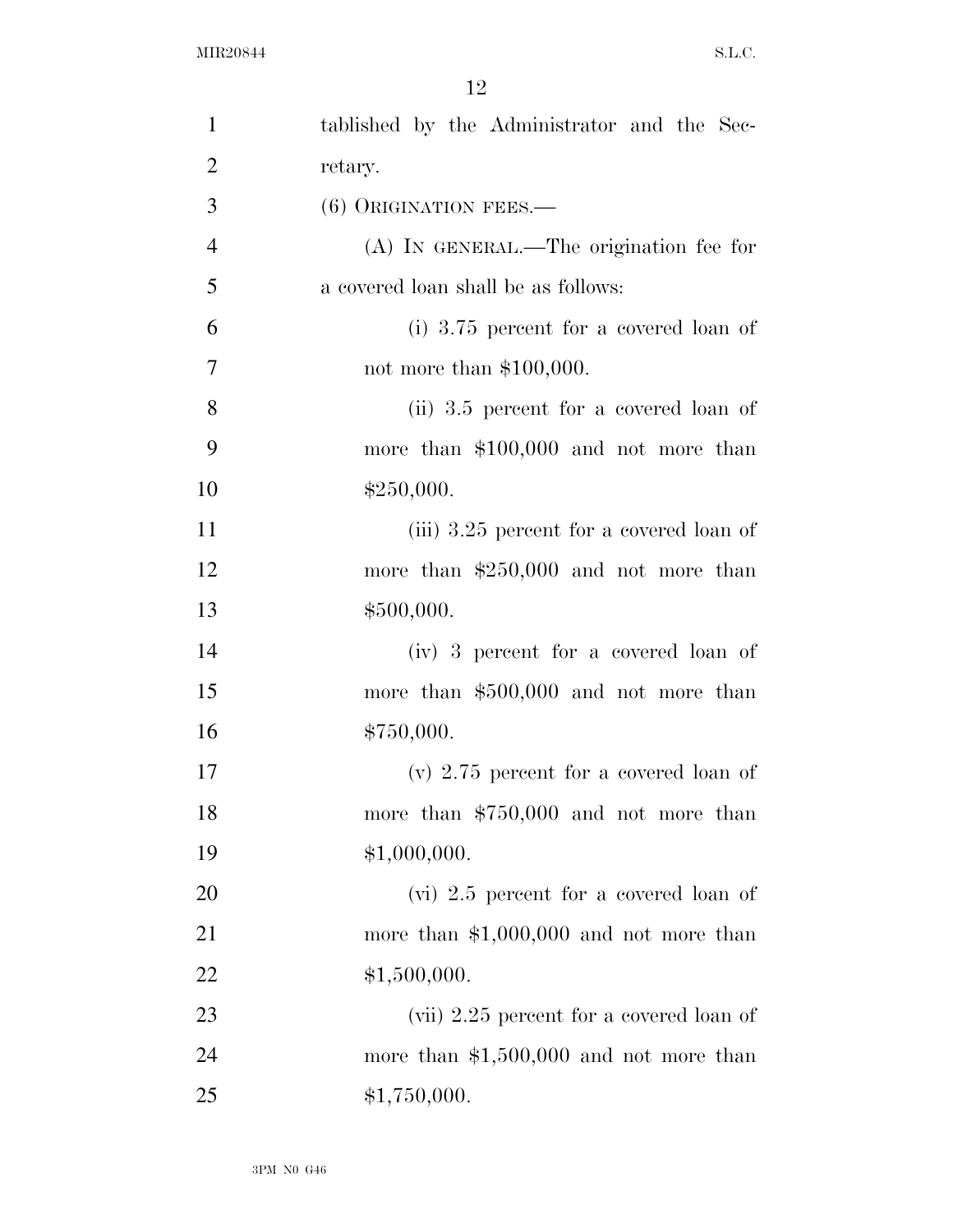| $\mathbf{1}$   | (viii) 2 percent for a covered loan of      |
|----------------|---------------------------------------------|
| $\overline{2}$ | more than $$1,750,000$ and not more than    |
| 3              | \$2,000,000.                                |
| $\overline{4}$ | $(ix)$ 1.75 percent for a covered loan of   |
| 5              | more than $$2,000,000$ and not more than    |
| 6              | \$2,500,000.                                |
| $\overline{7}$ | $(x)$ 1.5 percent for a covered loan of     |
| 8              | more than $$2,500,000$ and not more than    |
| 9              | \$3,000,000.                                |
| 10             | $(xi)$ 1.25 percent for a covered loan of   |
| 11             | more than $$3,000,000$ and not more than    |
| 12             | \$3,500,000.                                |
| 13             | (xii) 1 percent for a covered loan of       |
| 14             | more than $$3,500,000$ and not more than    |
| 15             | \$4,000,000.                                |
| 16             | (xiii) 0.75 percent for a covered loan      |
| 17             | of more than $$4,000,000$ and not more      |
| 18             | than $$12,000,000$ .                        |
| 19             | (B)<br>PAYMENT BY FEDERAL GOVERN-           |
| 20             | MENT.—The Administrator shall—              |
| 21             | (i) for any covered loan that is made       |
| 22             | to an eligible recipient with not more than |
| 23             | 500 full-time employees, pay the applicable |
| 24             | origination fee described in subparagraph   |
| 25             | $(A)$ ; and                                 |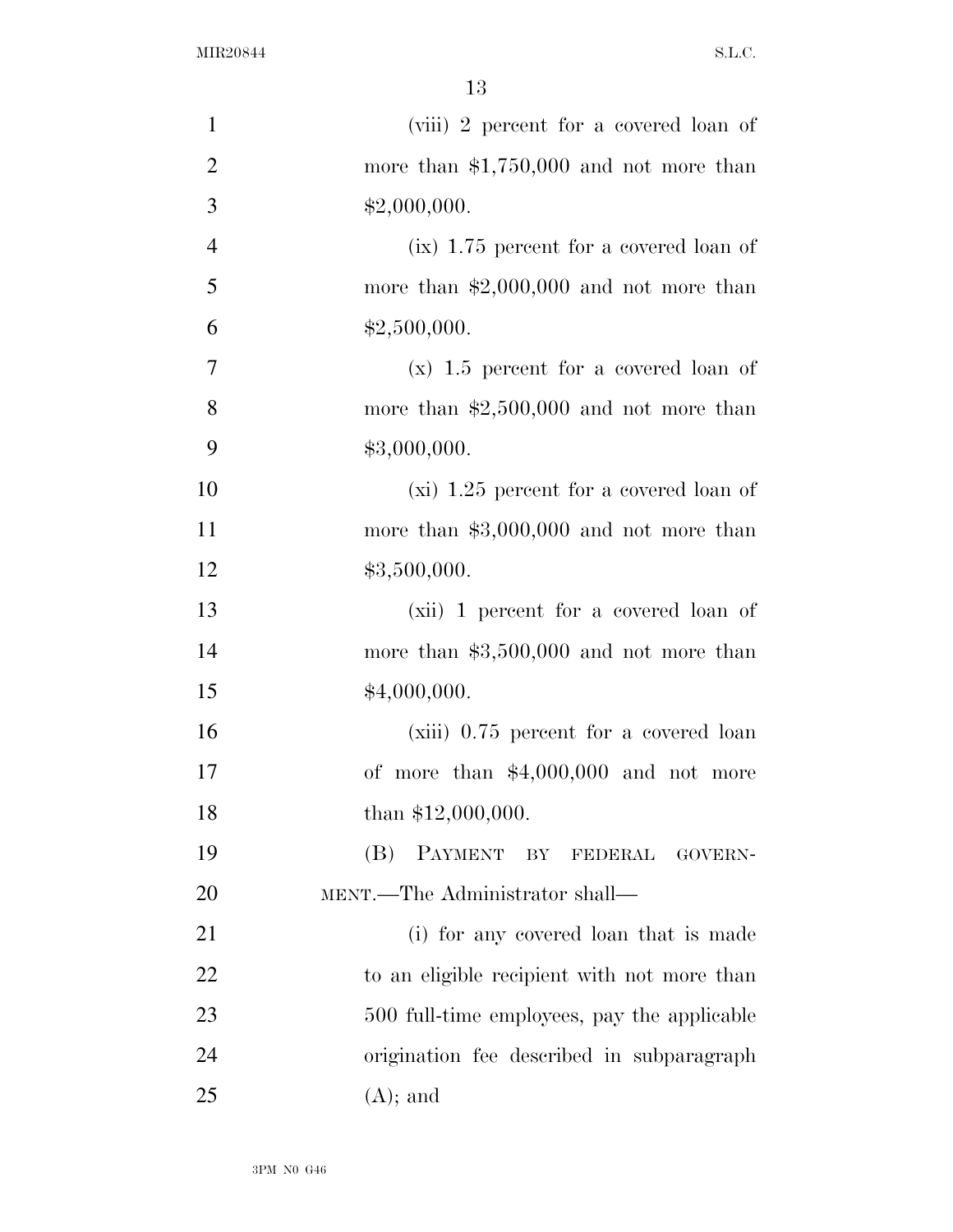| $\mathbf{1}$   | (ii) for any covered loan of not more                   |
|----------------|---------------------------------------------------------|
| $\overline{2}$ | than $$10,000,000$ that is made to an eligi-            |
| 3              | ble recipient with more than 500 full-time              |
| $\overline{4}$ | employees, pay 50 percent of the amount                 |
| 5              | of the applicable origination fee described             |
| 6              | in subparagraph $(A)$ .                                 |
| 7              | (C) PAYMENT BY ELIGIBLE RECIPIENT.—                     |
| 8              | After any applicable payments by the Adminis-           |
| 9              | trator under subparagraph (B), the eligible re-         |
| 10             | cipient of a covered loan—                              |
| 11             | (i) shall be responsible for paying the                 |
| 12             | remainder of any applicable origination fee             |
| 13             | under subparagraph $(A)$ ; and                          |
| 14             | (ii) may finance the amount of the ap-                  |
| 15             | plicable origination fee as part of the cov-            |
| 16             | ered loan amount, with such origination                 |
| 17             | fee amount not counting toward the limita-              |
| 18             | tion on covered loan amounts described in               |
| 19             | paragraph $(2)(A)$ .                                    |
| 20             | (7) STREAMLINED PROCEDURES.—The Admin-                  |
| 21             | istrator and the Secretary shall establish streamlined  |
| 22             | application and loan approval procedures for eligible   |
| 23             | recipients with not more than 500 full-time employ-     |
| 24             | ees, including by allowing an eligible recipient to use |
| 25             | an existing application submitted to a lender for the   |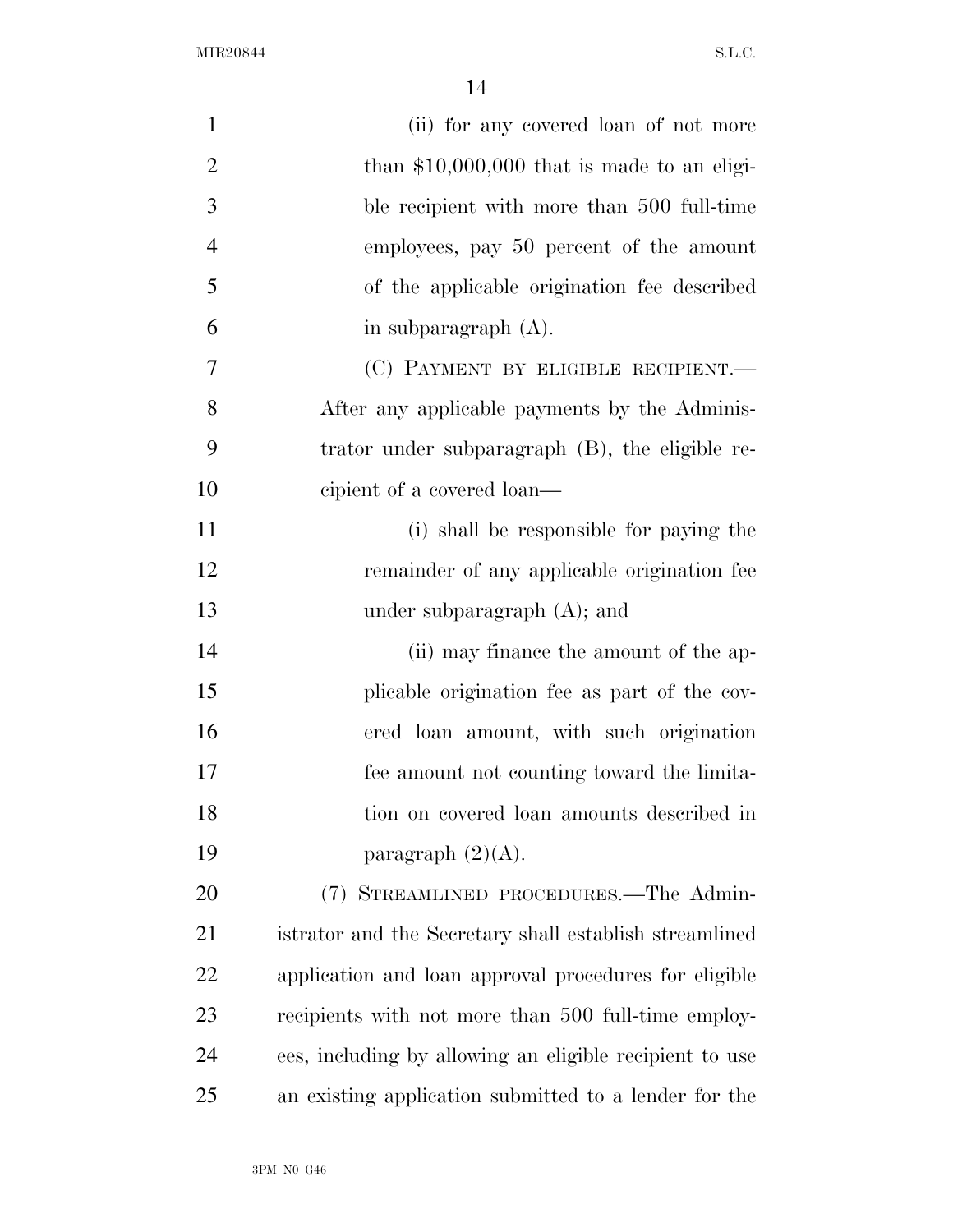| $\mathbf{1}$   | loan program under section $7(a)(36)$ of the Small            |
|----------------|---------------------------------------------------------------|
| $\overline{2}$ | Business Act $(15 \text{ U.S.C. } 636(a)(36))$ and update the |
| 3              | application as necessary for purposes of applying for         |
| $\overline{4}$ | a covered loan.                                               |
| 5              | $(8)$ APPLICATION.—                                           |
| 6              | (A) AVAILABILITY.—The Administrator                           |
| 7              | shall make available the application for a cov-               |
| 8              | ered loan in the 10 most commonly spoken lan-                 |
| 9              | guages, other than English, in the United                     |
| 10             | States, which shall include Spanish, Mandarin,                |
| 11             | Cantonese, Japanese, and Korean.                              |
| 12             | (B) GUIDANCE.—Not later than 15 days                          |
| 13             | after the date of enactment of this Act, the Ad-              |
| 14             | ministrator and the Secretary shall issue guid-               |
| 15             | ance to allow lenders to receive applications for             |
| 16             | covered loans.                                                |
| 17             | (C) DEADLINE FOR RESPONSE. A lender                           |
| 18             | that receives an application for a covered loan               |
| 19             | shall—                                                        |
| 20             | (i) not later than 2 days after submis-                       |
| 21             | sion of the application to the Adminis-                       |
| 22             | trator, notify the applicant that the lender                  |
| 23             | submitted the application and provide the                     |
| 24             | confirmation number; and                                      |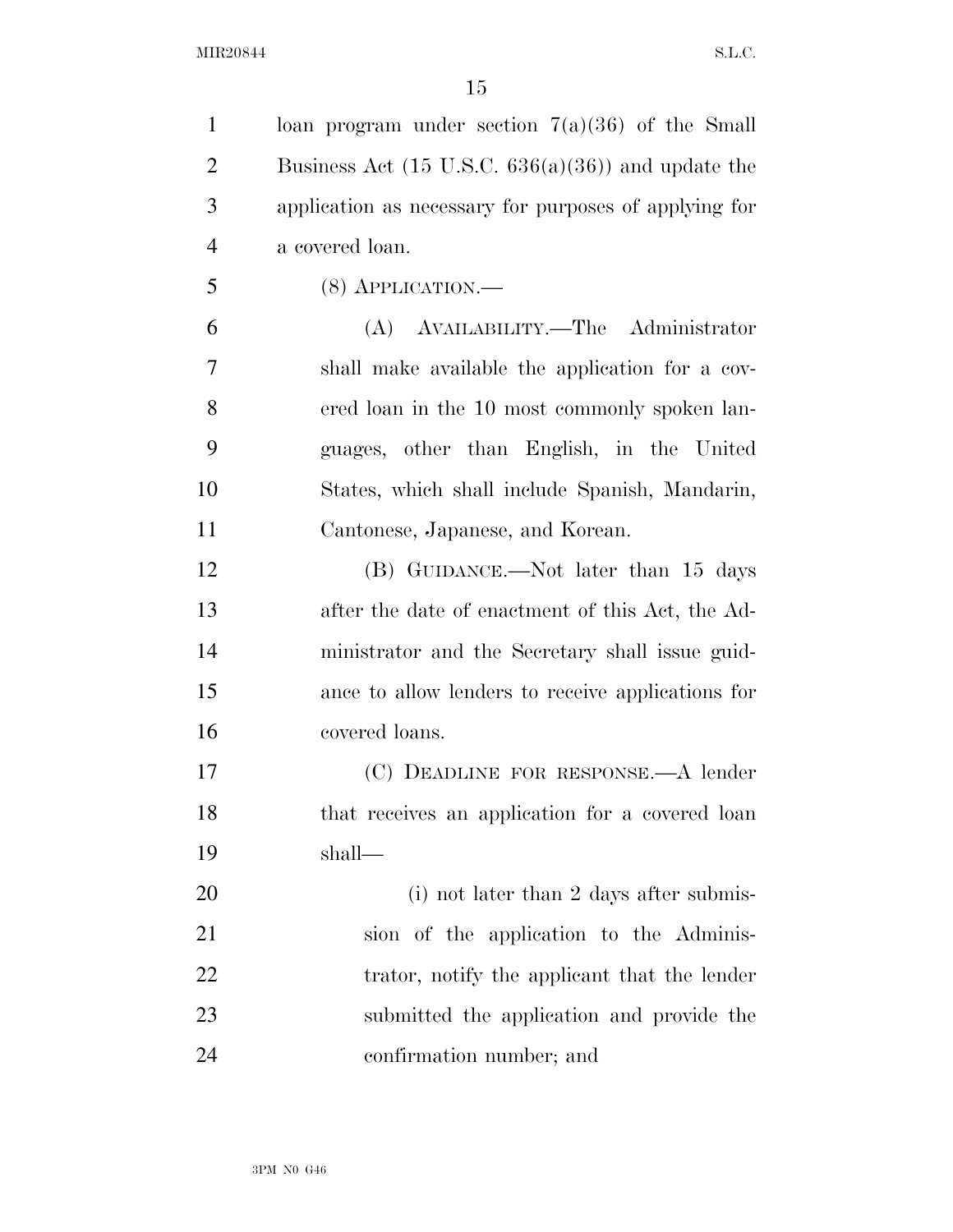| $\mathbf{1}$   | (ii) not later than 15 days after ap-                     |
|----------------|-----------------------------------------------------------|
| $\overline{2}$ | proving the application, disburse the funds               |
| 3              | to the applicant.                                         |
| $\overline{4}$ | (D) FORMAT.—The application for a cov-                    |
| 5              | ered loan shall be similar to the application             |
| 6              | used for a loan made under section $7(a)(36)$ of          |
| 7              | the Small Business Act $(15 \text{ U.S.C. } 636(a)(36)),$ |
| 8              | with additional details requested by the Admin-           |
| 9              | istrator as necessary.                                    |
| 10             | (E) APPLICATION WINDOWS.—The Admin-                       |
| 11             | istrator shall make efforts to ensure that under-         |
| 12             | served borrowers that are eligible recipients re-         |
| 13             | ceive covered loans, including by establishing            |
| 14             | exclusive application windows for those eligible          |
| 15             | recipients.                                               |
| 16             | (9) LIMITATION ON NUMBER OF LOANS.—An                     |
| 17             | eligible recipient may receive not more than 2 cov-       |
| 18             | ered loans, the requested aggregate amount of which       |
| 19             | shall not exceed the limitation on covered loan           |
| 20             | amounts described in paragraph $(2)(A)$ .                 |
| 21             | (10) WAIVER OF PREPAYMENT PENALTY.-Not-                   |
| 22             | withstanding any other provision of law, there shall      |
| 23             | be no prepayment penalty for any payment made on          |
| 24             | a covered loan.                                           |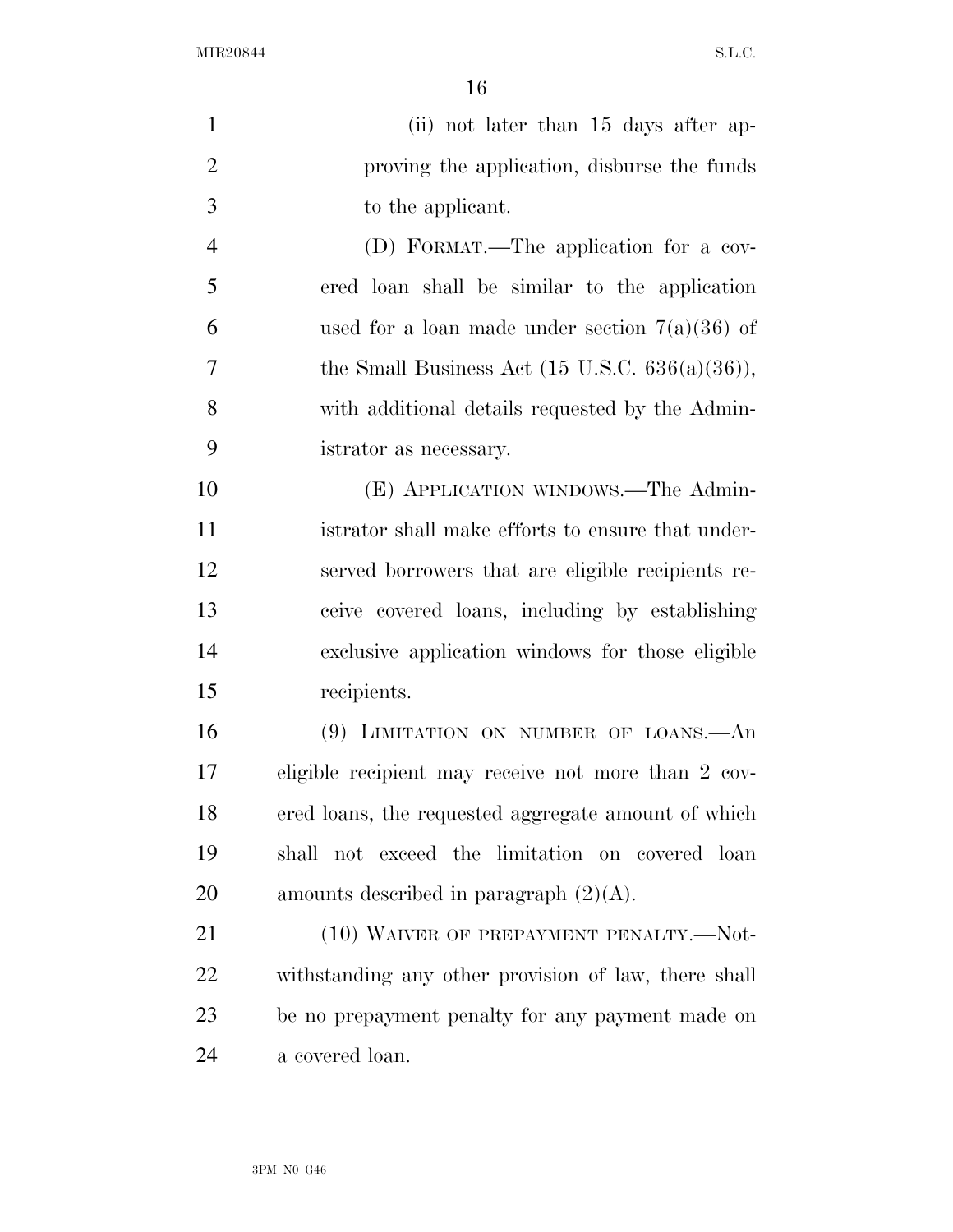(11) UNITED STATES OPERATIONS.—A covered loan may only be used for expenses related to the operations of an eligible recipient carried out in the United States, including any territory or possession of the United States and operations carried out off of the United States coastline.

(e) LENDERS.—

 (1) EXISTING PPP LENDERS.—A lender that is 9 approved to make loans under section  $7(a)(36)$  of 10 the Small Business Act  $(15 \text{ U.S.C. } 636(a)(36))$  and is approved by the Administrator and the Secretary may make and approve covered loans.

 (2) ADDITIONAL LENDERS.—The authority to make covered loans shall be extended to additional lenders determined by the Administrator and the Secretary to have the necessary qualifications to process, close, disburse, and service loans made with the guarantee of the Administration.

 (3) LENDERS SERVING UNDERSERVED BOR- ROWERS.—In approving lenders to make covered loans, the Administrator and the Secretary shall give priority to lenders that are community development financial institutions with lower lending volumes, mi- nority depository institutions, mission-based non-profit lenders, nonbank lenders, and other financial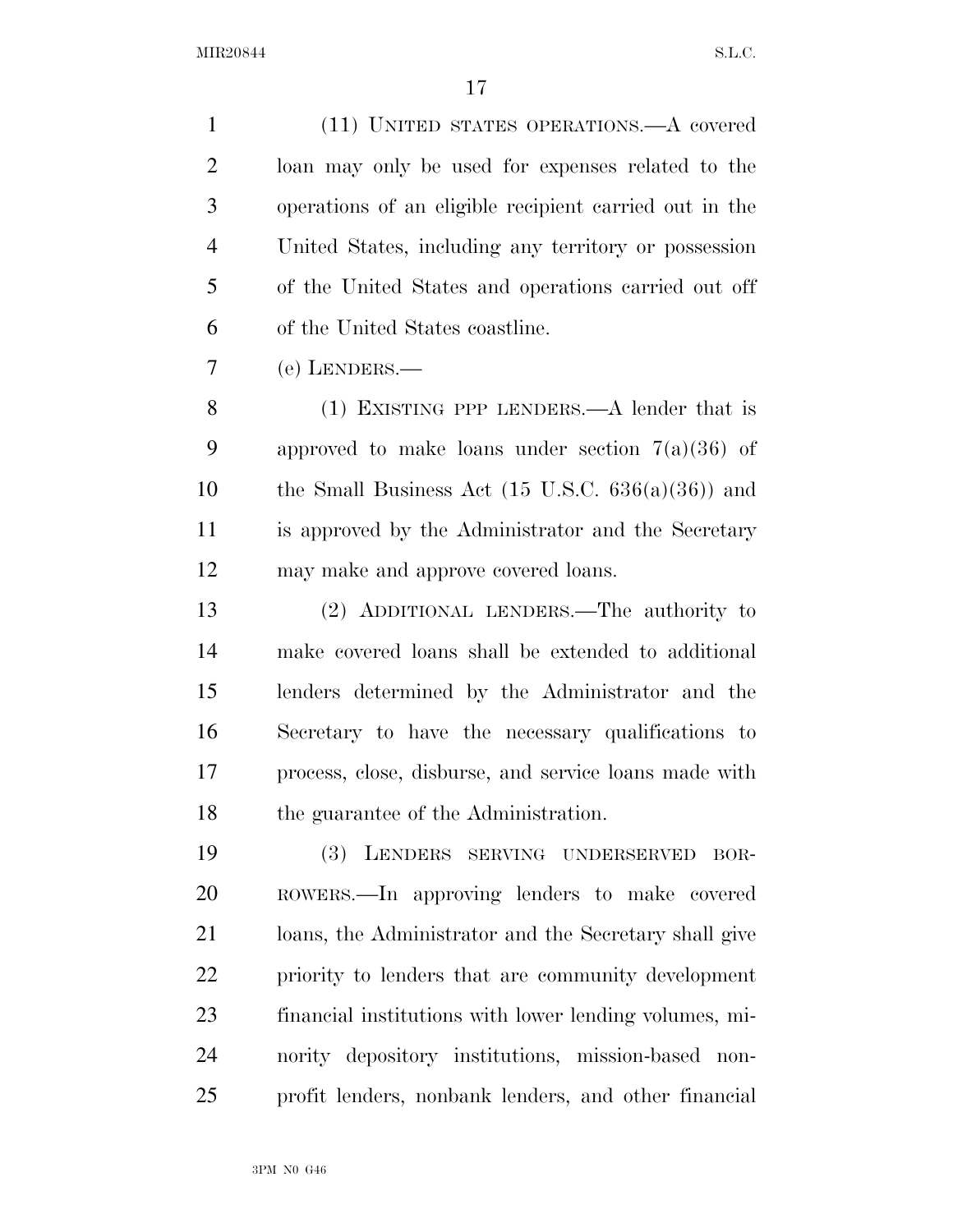| $\mathbf{1}$   | institutions that disproportionately serve under-        |
|----------------|----------------------------------------------------------|
| $\overline{2}$ | served borrowers.                                        |
| 3              | $(4)$ RESALE OF LOANS.—A lender of a covered             |
| $\overline{4}$ | loan may sell the covered loan to a third party.         |
| 5              | (5) SALE OF PARTICIPATION IN COVERED                     |
| 6              | LOANS.—A lender of a covered loan may sell a par-        |
| 7              | ticipation in the covered loan to a non-authorized       |
| 8              | lender in an amount that is not more than 85 per-        |
| 9              | cent of the covered loan.                                |
| 10             | $(6)$ AGENT DISCLOSURE.—In order to be eligi-            |
| 11             | ble to obtain a fee, any agent shall be disclosed to     |
| 12             | the lender and the Administrator at the time of ap-      |
| 13             | plication for a covered loan.                            |
| 14             | (7) CAPITAL AND LIQUIDITY REQUIREMENTS.—                 |
| 15             | Until December 31, 2021, the amount of a covered         |
| 16             | loan made by a lender shall be disregarded by Fed-       |
| 17             | eral regulators for the purpose of calculating regu-     |
| 18             | latory capital and liquidity requirements.               |
| 19             | (f) BORROWER REQUIREMENTS.-                              |
| 20             | (1) CERTIFICATION.—An eligible recipient ap-             |
| 21             | plying for a covered loan shall submit a good faith      |
| 22             | certification that the eligible recipient suffered a de- |
| 23             | cline in gross receipts of not less than 25 percent—     |
| 24             | $(A)$ during an 8-week period during the pe-             |
| 25             | riod beginning on February 15, 2020 and end-             |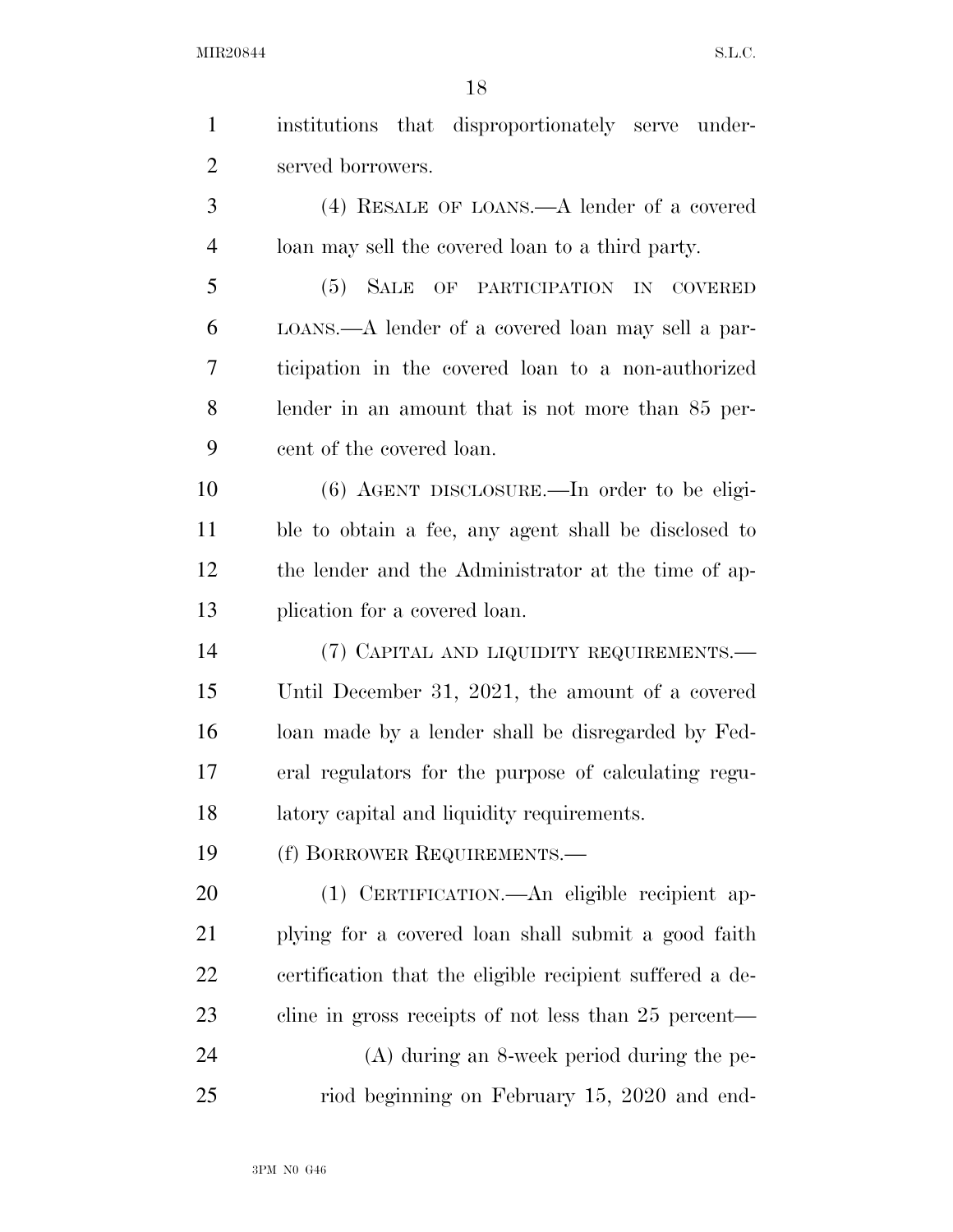| $\mathbf{1}$   | ing on July 31, 2020 relative to a comparable          |
|----------------|--------------------------------------------------------|
| $\overline{2}$ | 8-week period during—                                  |
| 3              | (i) the period beginning on January 1,                 |
| $\overline{4}$ | $2020$ and ending on March 31, 2020; or                |
| 5              | (ii) 2019; or                                          |
| 6              | (B) during a calendar or fiscal quarter                |
| 7              | during the period beginning on February 15,            |
| 8              | $2020$ and ending on July 31, 2020 relative to         |
| 9              | the same calendar or fiscal quarter in 2019.           |
| 10             | (2) ACCOUNTING METHOD.—An eligible recipi-             |
| 11             | ent may calculate the decline in gross receipts de-    |
| 12             | scribed in paragraph (1) using the cash or accrual     |
| 13             | accounting method.                                     |
| 14             | (3) ADJUSTMENTS.—The Administrator,<br>in              |
| 15             | consultation with the Secretary, shall provide guid-   |
| 16             | ance on appropriate adjustments to the terms under     |
| 17             | this subsection for eligible recipients seeking a cov- |
| 18             | ered loan that are fiscal year taxpayers or seasonal   |
| 19             | businesses.                                            |
| 20             | (4) RESTRICTIONS.—                                     |
| 21             | (A) IN GENERAL.—The Administrator may                  |
| 22             | enter into agreements to guarantee covered             |
| 23             | loans made to eligible recipients only if the Ad-      |
| 24             | ministrator determines that the agreement pro-         |
| 25             | vides that, until the date that is 12 months           |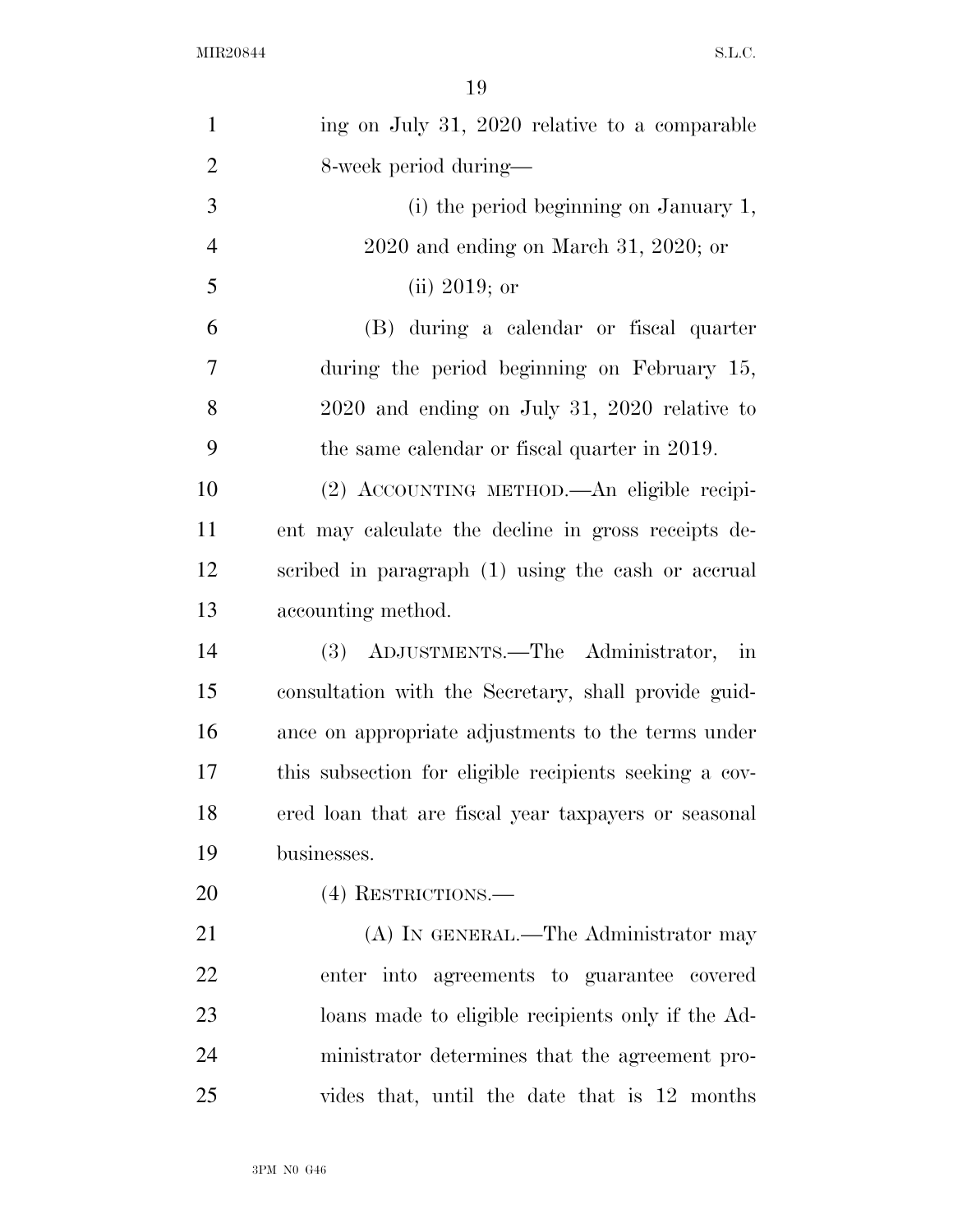| $\mathbf{1}$   | after the date on which the covered loan is no |
|----------------|------------------------------------------------|
| $\overline{2}$ | longer outstanding—                            |
| 3              | (i) the eligible recipient or an affiliate     |
| $\overline{4}$ | of the eligible recipient shall not purchase   |
| 5              | an equity security that is listed on a na-     |
| 6              | tional securities exchange of the eligible re- |
| 7              | cipient or any parent company of the eligi-    |
| 8              | ble recipient, except to the extent required   |
| 9              | under a contractual obligation in effect as    |
| 10             | of the date of enactment of this Act;          |
| 11             | (ii) the eligible recipient shall not pay      |
| 12             | dividends or make other capital distribu-      |
| 13             | tions with respect to the common stock of      |
| 14             | the eligible recipient; and                    |
| 15             | (iii) the restrictions on certain em-          |
| 16             | ployee compensation described in section       |
| 17             | $4004(a)$ of the CARES Act (Public Law         |
| 18             | $116-136$ ) apply to officers and employees    |
| 19             | of the eligible recipient.                     |
| 20             | (B) EXCEPTIONS.—                               |
| 21             | (i)<br>DIVIDENDS.—Subparagraph                 |
| 22             | $(A)(ii)$ shall not apply to any eligible re-  |
| 23             | cipient that is a real estate investment       |
| 24             | trust (as defined under section 856 of the     |
| 25             | Internal Revenue Code of 1986) for the         |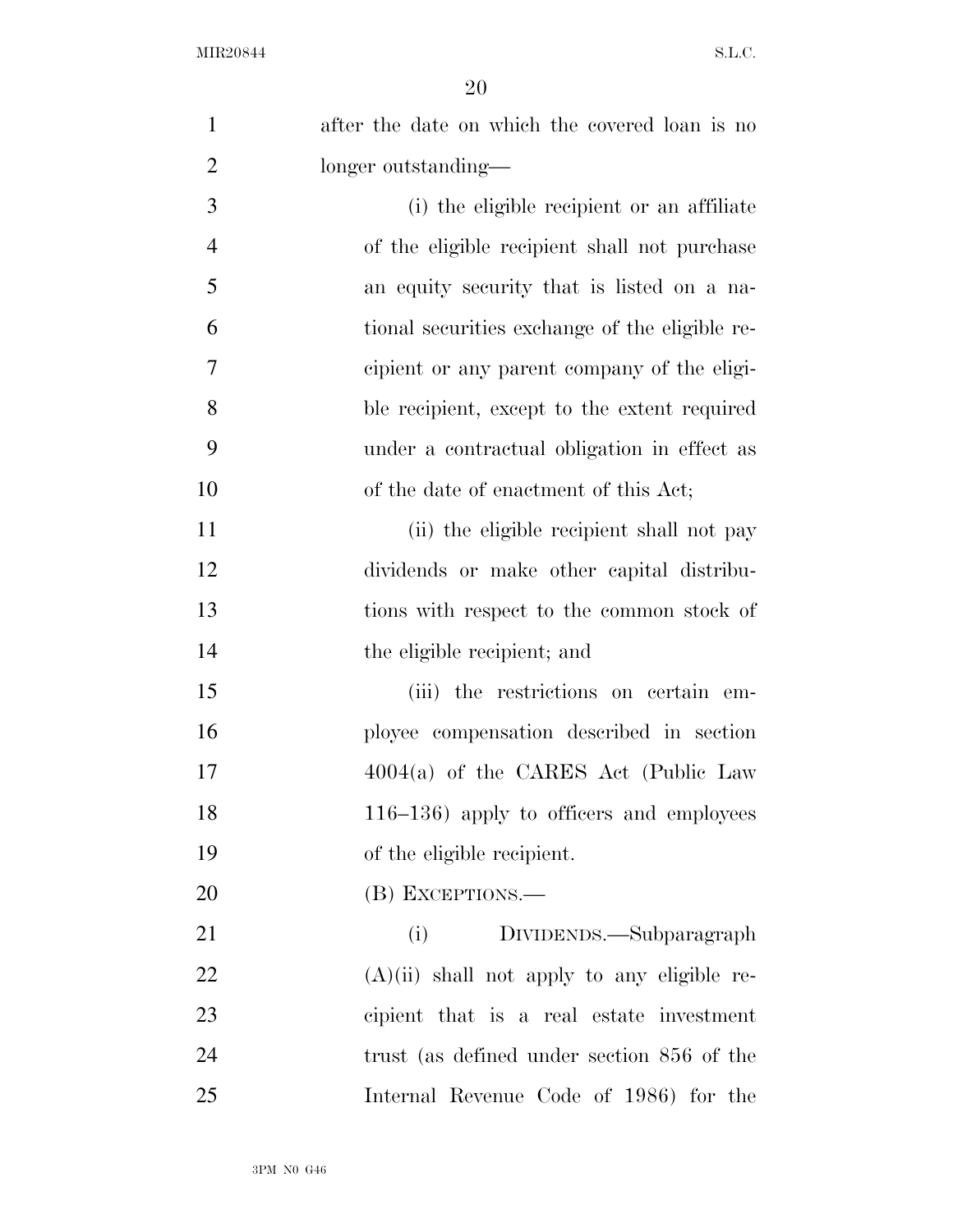| $\mathbf{1}$   | taxable year in which the distribution is        |
|----------------|--------------------------------------------------|
| $\overline{2}$ | made to the extent that such entity distrib-     |
| 3              | utes no more than 100 percent of real es-        |
| $\overline{4}$ | tate investment trust taxable income (as         |
| 5              | defined in section $857(b)(2)$ of such Code,     |
| 6              | determined without regard to the deduc-          |
| 7              | tion for dividends paid (as defined in sec-      |
| 8              | tion 561 of such Code) during such tax-          |
| 9              | able year.                                       |
| 10             | DISTRIBUTIONS.-Notwith-<br>(ii)                  |
| 11             | standing subparagraph (A), during the pe-        |
| 12             | riod described in that subparagraph an eli-      |
| 13             | gible recipient that is an S-corporation or      |
| 14             | a limited liability company may provide a        |
| 15             | distribution to pay income taxes.                |
| 16             | $(5)$ EMERGENCY RELIEF FUNDS.—                   |
| 17             | (A) IN GENERAL.—Except as provided in            |
| 18             | subparagraph (B), an eligible recipient applying |
| 19             | for a covered loan may not receive or have re-   |
| 20             | ceived any assistance under 4003 of the          |
| 21             | CARES Act (Public Law 116–136) for any           |
| 22             | purpose.                                         |
| 23             | (B) RETURN OF FUNDS.—An eligible re-             |
| 24             | cipient that received assistance under section   |
| 25             | 4003 of the CARES Act (Public Law 116-136)       |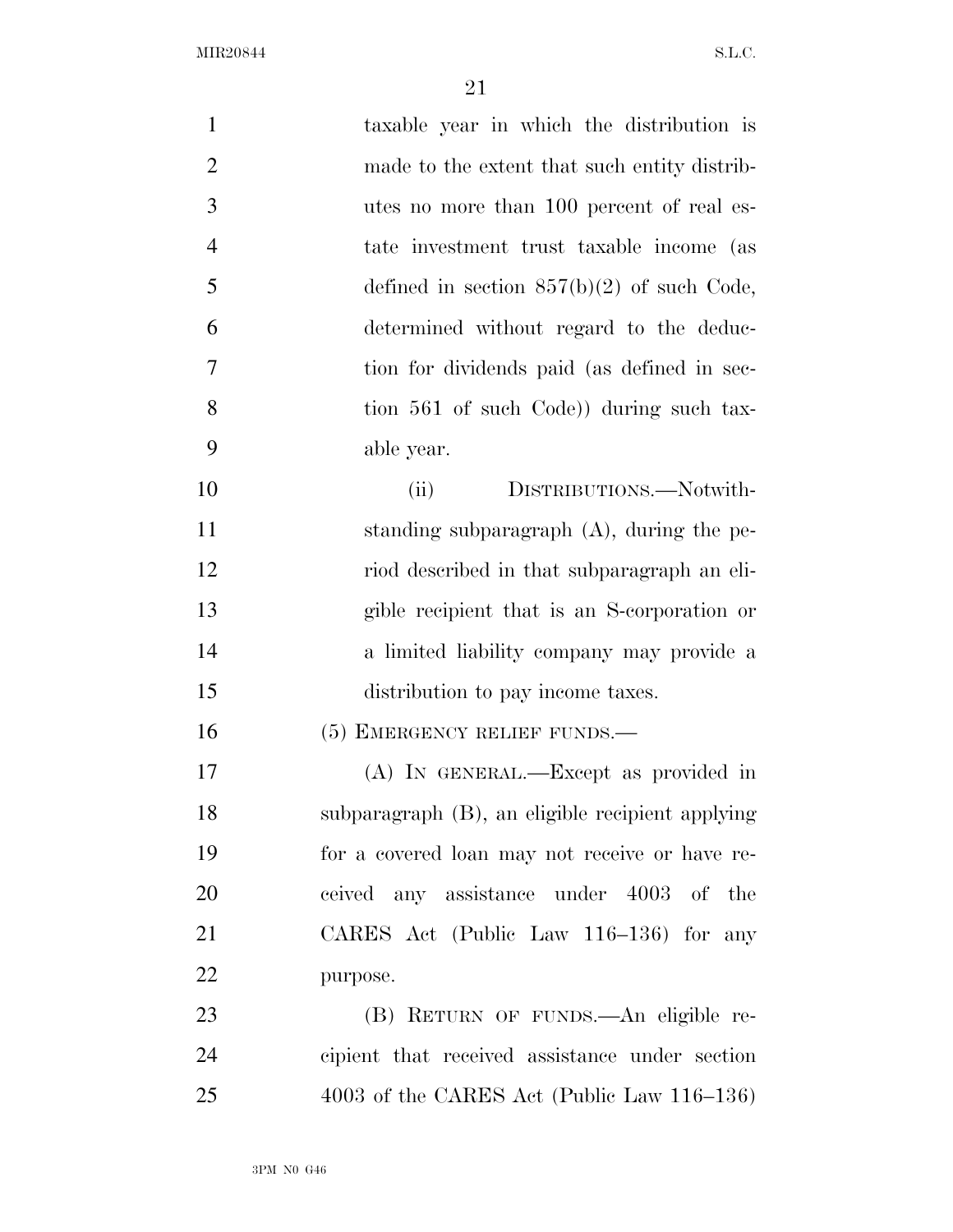may apply for a covered loan if the eligible re- cipient returns the funds received under such section 4003.

 (6) BUSINESS CONCERNS WITH MORE THAN 1 PHYSICAL LOCATION.—A business concern that em- ploys not more than 500 full-time employees per physical location of the business concern and that is assigned a North American Industry Classification System code beginning with 72 at the time of dis- bursal shall be eligible to receive a covered loan if the number of full-time employees, in the aggregate, does not exceed 5,000.

 (7) WAIVER OF AFFILIATION RULES.—The pro- visions applicable to affiliations under section 121.103 of title 13, Code of Federal Regulations, or any successor regulation, are waived with respect to eligibility for a covered loan for—

 (A) any eligible recipient with not more than 500 employees that is assigned a North American Industry Classification System code 21 beginning with 72;

 (B) any eligible recipient operating as a franchise;

 (C) any eligible recipient that receives fi-nancial assistance from a company licensed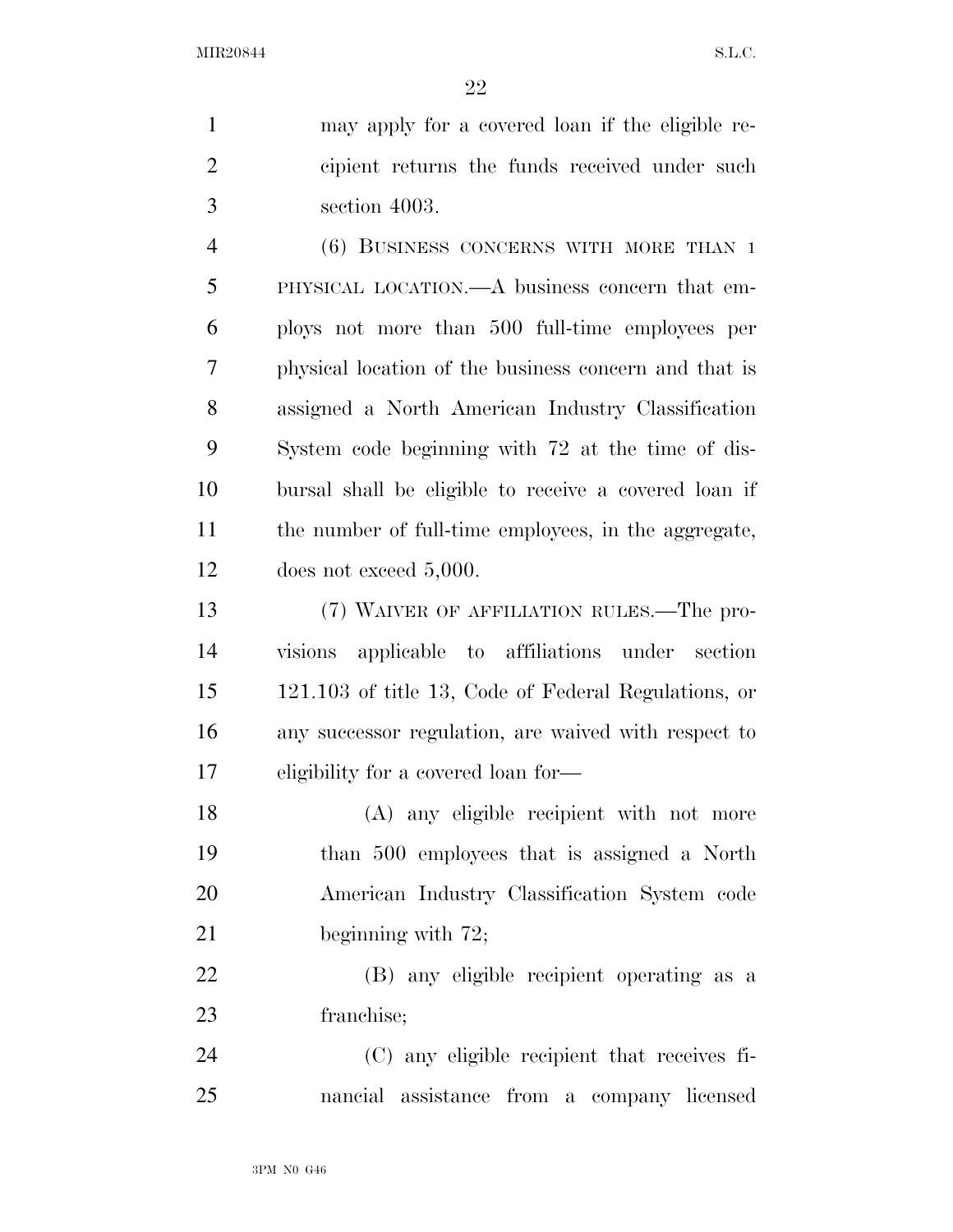| $\mathbf{1}$   | under section 301 of the Small Business Invest-         |
|----------------|---------------------------------------------------------|
| $\overline{2}$ | ment Act of 1958 (15 U.S.C. 681); and                   |
| 3              | (D) any eligible recipient with not more                |
| $\overline{4}$ | than 500 full-time employees that is not more           |
| 5              | than 50 percent owned or controlled by another          |
| 6              | entity.                                                 |
| 7              | (8) CALCULATION OF FULL-TIME EMPLOY-                    |
| 8              | EES.—For purposes of determining the number of          |
| 9              | full-time employees of an eligible recipient as of Feb- |
| 10             | ruary 15, 2020—                                         |
| 11             | (A) any employee working not fewer than                 |
| 12             | 30 hours per week shall be considered a full-           |
| 13             | time employee; and                                      |
| 14             | (B) any employee working not fewer than                 |
| 15             | 10 hours and fewer than 30 hours per week               |
| 16             | shall be counted as one-half of a full-time em-         |
| 17             | ployee.                                                 |
| 18             | $(9)$ CREDIT ELSEWHERE.—During the covered              |
| 19             | period, an eligible recipient is not required to show   |
| 20             | that the eligible recipient is unable to obtain credit  |
| 21             | elsewhere, as defined in section $3(h)$ of the Small    |
| 22             | Business Act $(15 \text{ U.S.C. } 632(\text{h}))$ .     |
| 23             | (10) SUBORDINATION.—Any covered loan made               |
| 24             | to an eligible recipient shall be subordinate to any    |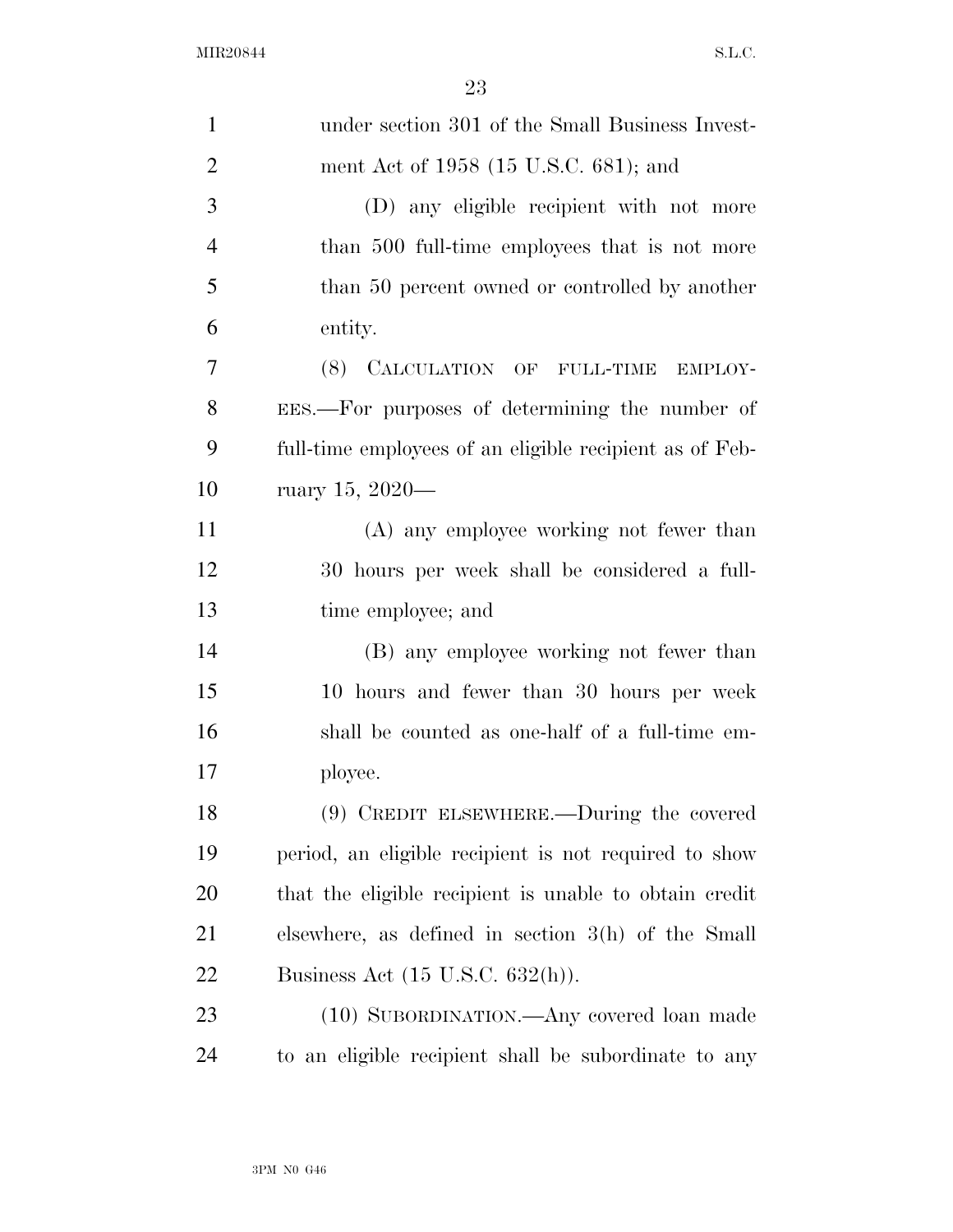| $\mathbf{1}$ | liability incurred by the eligible recipient before Feb- |
|--------------|----------------------------------------------------------|
| 2            | ruary 15, 2020.                                          |
| 3            | (11)<br><b>RESTRICTIONS</b><br>FOR<br>PRIOR<br>BANK-     |
| 4            | RUPTCY.—A lender may deny an application for a           |
| 5            | covered loan submitted by an eligible recipient if,      |
| 6            | during the 7-year period preceding the date of the       |
| 7            | application, the eligible recipient or a person that     |
| 8            | owns or controls the eligible recipient filed a petition |
| 9            | for bankruptcy under chapter $7$ or $13$ of title 11,    |
| 10           | United States Code.                                      |
| 11           | $(g)$ USE OF FUNDS.—                                     |
| 12           | (1) IN GENERAL.—An eligible recipient of a               |
| 13           | covered loan may use the proceeds for allowable ex-      |
| 14           | penses described in paragraph $(2)$ .                    |
| 15           | (2) ALLOWABLE EXPENSES.—The expenses de-                 |
| 16           | scribed in this paragraph are—                           |
| 17           | (A) payroll costs for employees and fur-                 |
| 18           | loughed employees, including-                            |
| 19           | (i)<br>costs for continuation coverage                   |
| <b>20</b>    | provided pursuant to part 6 of subtitle B                |
| 21           | of title I of the Employee Retirement In-                |
| 22           | come Security Act of 1974 (other than                    |
| 23           | under section 609), title XXII of the Pub-               |
| 24           | lic Health Service Act, section 4980B of                 |
| 25           | the Internal Revenue Code of 1986 (other                 |
|              |                                                          |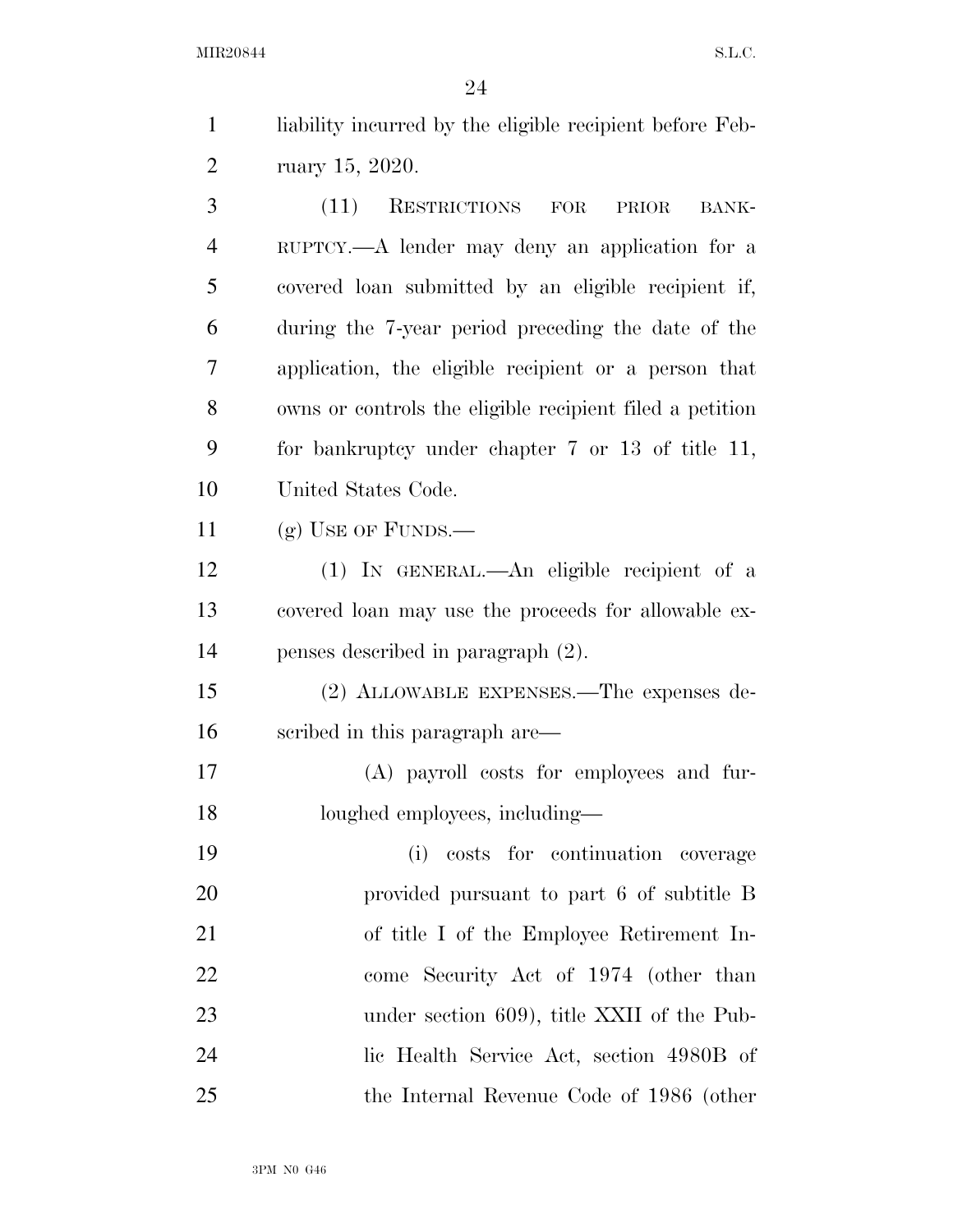| $\mathbf{1}$   | than subsection $(f)(1)$ of such section inso- |  |
|----------------|------------------------------------------------|--|
| $\overline{2}$ | far as it relates to pediatric vaccines), or   |  |
| 3              | section 8905a of title 5, United States        |  |
| $\overline{4}$ | Code, or under a State program that pro-       |  |
| 5              | vides comparable continuation coverage,        |  |
| 6              | other than coverage under a health flexible    |  |
| $\overline{7}$ | spending arrangement under a cafeteria         |  |
| 8              | plan within the meaning of section 125 of      |  |
| 9              | the Internal Revenue Code of 1986; or          |  |
| 10             | (ii) any other non-cash benefit;               |  |
| 11             | $(B)$ rent;                                    |  |
| 12             | (C) utilities;                                 |  |
| 13             | (D) mortgage interest payments on exist-       |  |
| 14             | ing mortgages as of February 15, 2020;         |  |
| 15             | (E) scheduled interest payments on other       |  |
| 16             | scheduled debt as of February 15, 2020;        |  |
| 17             | costs related to personal protective<br>(F)    |  |
| 18             | equipment;                                     |  |
| 19             | (G) payments of principal on outstanding       |  |
| 20             | loans;                                         |  |
| 21             | (H) payments made to independent con-          |  |
| 22             | tractors, as reported on Form–1099 MISC;       |  |
| 23             | (I) other ordinary and necessary business      |  |
| 24             | expenses, including—                           |  |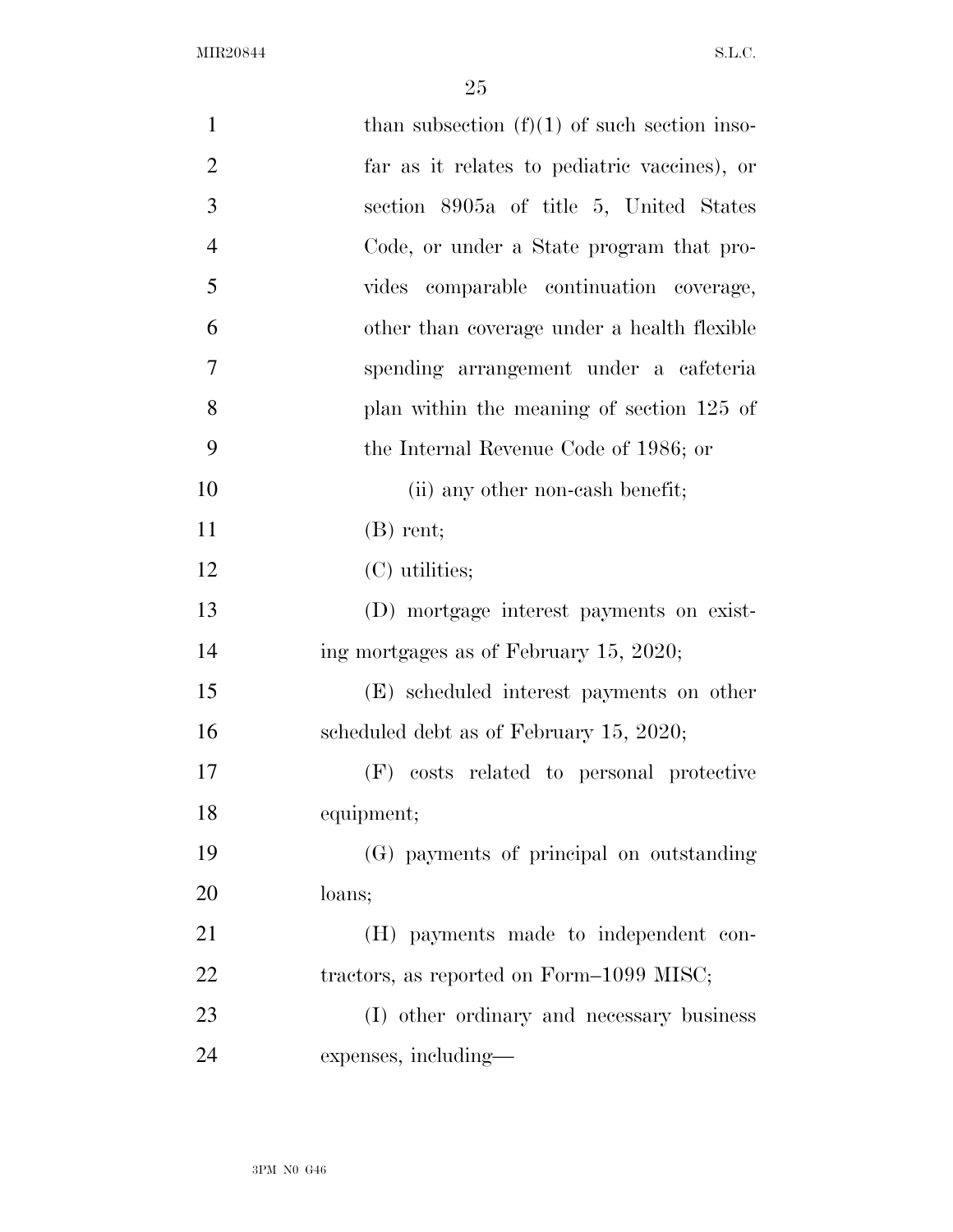| œ |        |
|---|--------|
|   | I<br>× |

| $\mathbf{1}$   | (i) settling existing debts owed to ven-        |
|----------------|-------------------------------------------------|
| $\overline{2}$ | dors and replenishing inventory;                |
| 3              | (ii) franchise fees;                            |
| $\overline{4}$ | (iii) hotel management fees;                    |
| 5              | (iv) maintenance expenses;                      |
| 6              | (v) administrative costs;                       |
| 7              | $(vi)$ taxes;                                   |
| 8              | (vii) operating leases; and                     |
| 9              | (viii) any other capital expenditure or         |
| 10             | expense required under any State, local, or     |
| 11             | Federal law or guideline related to social      |
| 12             | distancing.                                     |
| 13             | (3) PROHIBITED EXPENSES.—An eligible recipi-    |
| 14             | ent may not use the proceeds of a covered loan— |
| 15             | (A) to purchase real estate;                    |
| 16             | (B) for payments of interest or principal       |
| 17             | on loans originated after February 15, 2020;    |
| 18             | $(C)$ to invest or re-lend funds;               |
| 19             | (D) for contributions or expenditures to, or    |
| 20             | on behalf of, any political party, party com-   |
| 21             | mittee, or candidate for elective office; or    |
| 22             | (E) for any other use as may be prohibited      |
| 23             | by the Administrator.                           |
| 24             | (h) LOAN DISBURSAL.—                            |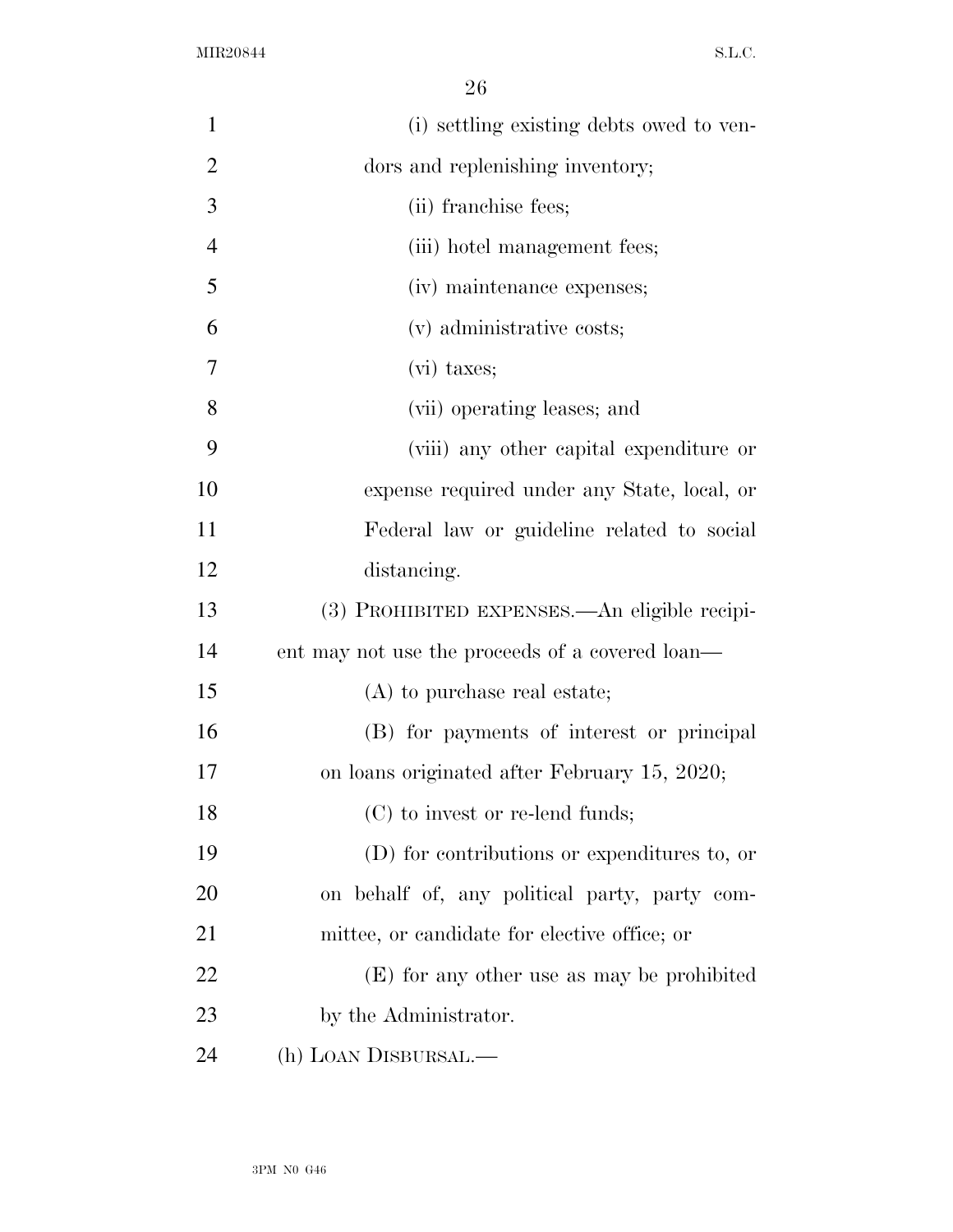| $\mathbf{1}$   | (1) INITIAL DISBURSAL.—During the initial 14-              |
|----------------|------------------------------------------------------------|
| $\overline{2}$ | day period in which lenders make and approve cov-          |
| 3              | ered loans, the lenders shall be limited to making         |
| $\overline{4}$ | covered loans to eligible recipients—                      |
| 5              | $(A)$ with fewer than 50 full-time employees               |
| 6              | for the first 7-day period; and                            |
| 7              | (B) with fewer than 500 full-time employ-                  |
| 8              | ees for the second 7-day period.                           |
| 9              | (2) REPORT.—Not later than the later of the                |
| 10             | date that is 180 days after the date on which              |
| 11             | amounts made available to carry out this Act are ex-       |
| 12             | pended or July 31, 2021, the Inspector General of          |
| 13             | the Administration shall submit to Congress a report       |
| 14             | evaluating whether small business concerns (as de-         |
| 15             | fined in section 3 of the Small Business Act (15)          |
| 16             | U.S.C. 632)), minority-owned eligible recipients, and      |
| 17             | other underserved borrowers are treated fairly in the      |
| 18             | process of making and approving covered loans.             |
| 19             | (i) MATURITY FOR LOANS WITH REMAINING BAL-                 |
| 20             | ANCE AFTER APPLICATION FOR FORGIVENESS.—With re-           |
| 21             | spect to a covered loan that has a remaining balance after |
| 22             | a reduction based on the loan forgiveness amount under     |
| 23             | subsection $(j)$ —                                         |
|                |                                                            |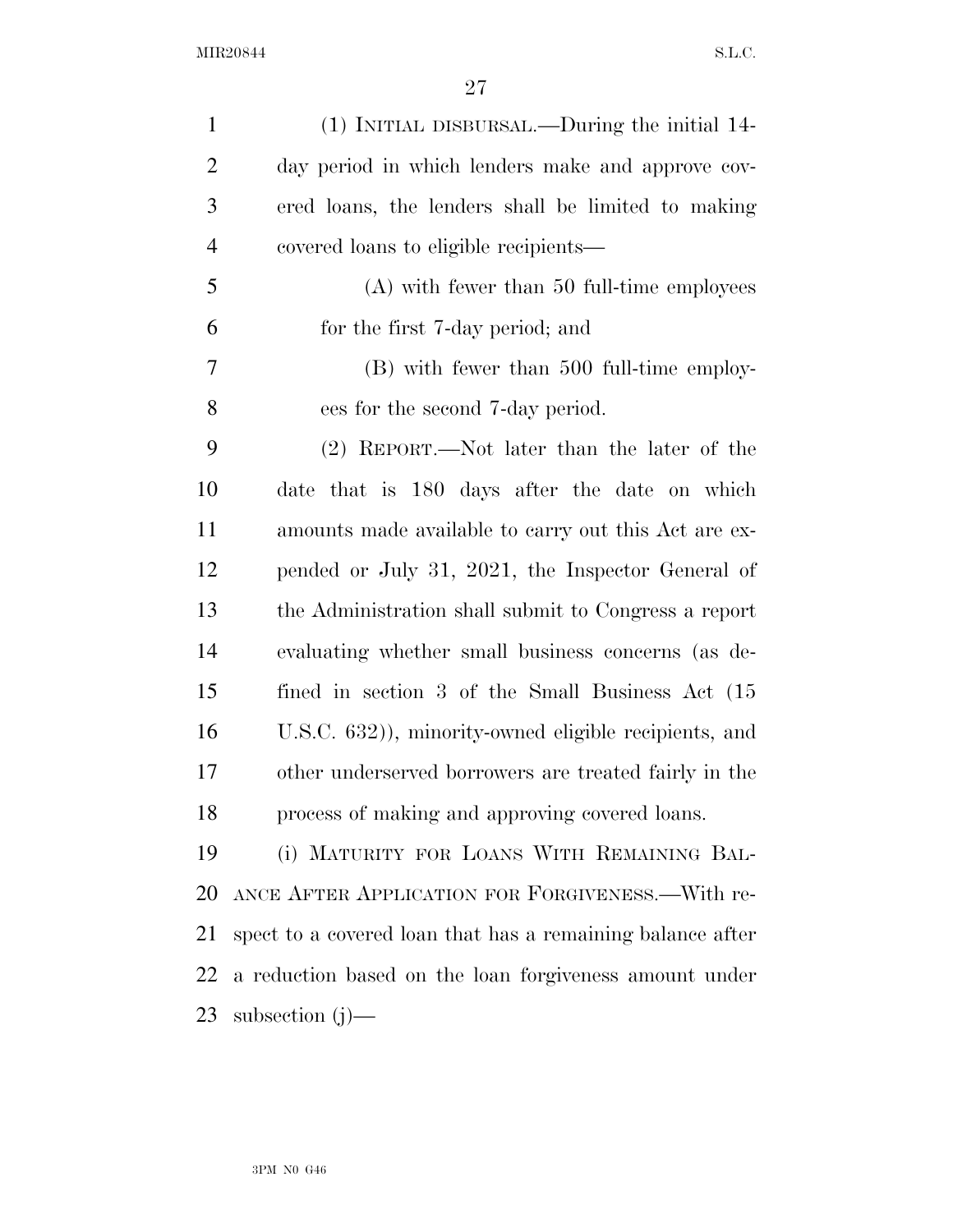(1) the remaining balance shall continue to be guaranteed by the Administration under this section; and (2) the covered loan shall have a maximum ma-turity of 78 months from the date on which the bor-

 rower applies for loan forgiveness under that sub-section.

(j) LOAN FORGIVENESS.—

 (1) IN GENERAL.—Except as otherwise pro- vided in this subsection, an eligible recipient of a covered loan that is not a nonprofit organization shall be eligible for forgiveness for expenses de- scribed in subparagraphs (A) through (F) of sub- section (g)(2) incurred during the covered period using proceeds of the covered loan in an amount equal to the product obtained by multiplying—

(A) the product obtained by multiplying—

 (i) the percentage decline in revenues of the eligible recipient—

 (I) if the covered period does not extend past March 31, 2021, between 22 the total revenue received by the busi- ness during calendar year 2020 and the total revenue received by the busi-ness during calendar year 2019; or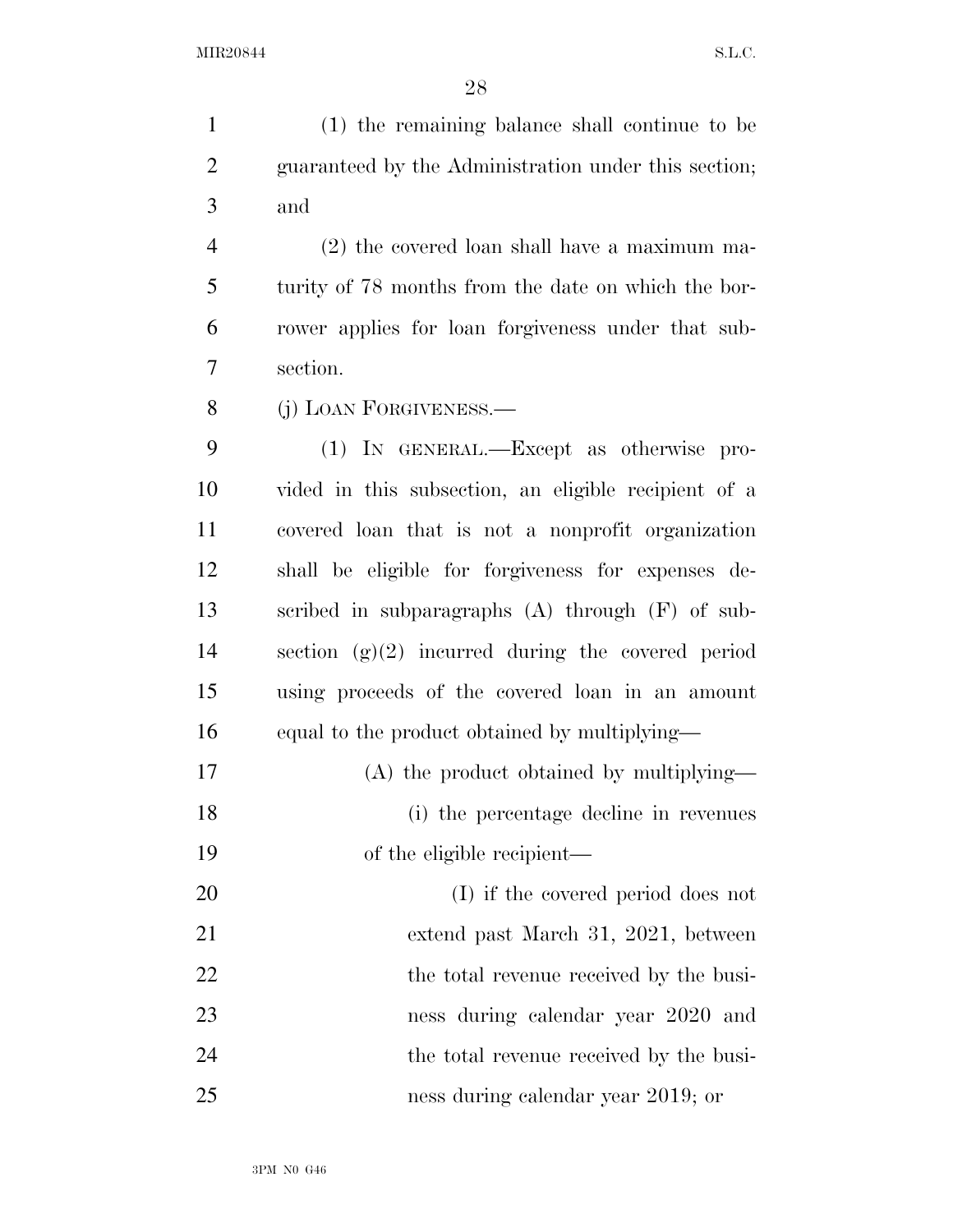| $\mathbf{1}$   | (II) between the total revenue                     |
|----------------|----------------------------------------------------|
| $\overline{2}$ | during the 6 month-period following                |
| 3              | the date of the origination of the cov-            |
| $\overline{4}$ | ered loan and the total revenue during             |
| 5              | a comparable 6-month period during                 |
| 6              | the 12-month period preceding the                  |
| 7              | date of the origination of the covered             |
| 8              | loan; and                                          |
| 9              | $(ii)$ .90; and                                    |
| 10             | $(B)(i)$ for an eligible recipient with not        |
| 11             | more than 500 employees, the sum of the ex-        |
| 12             | penses of the eligible recipient described in sub- |
| 13             | paragraphs (A) through (F) of subsection           |
| 14             | $(g)(2)$ paid during the covered period; or        |
| 15             | (ii) for an eligible recipient with more than      |
| 16             | $500$ and not more than $5,000$ employees, the     |
| 17             | sum of—                                            |
| 18             | (I) the benefits described in clauses              |
| 19             | (i) and (ii) of subsection $(g)(2)(A)$ of this     |
| 20             | section and the payments described in              |
| 21             | subitems (CC) through (GG) of section              |
| 22             | $7(a)(36)(A)(viii)(I)(aa)$ of the Small Busi-      |
| 23             | (15)<br>Act<br>U.S.C.<br>ness                      |
| 24             | $636(a)(36)(A)(viii)(I)(aa))$ that were paid       |
| 25             | during the covered period; and                     |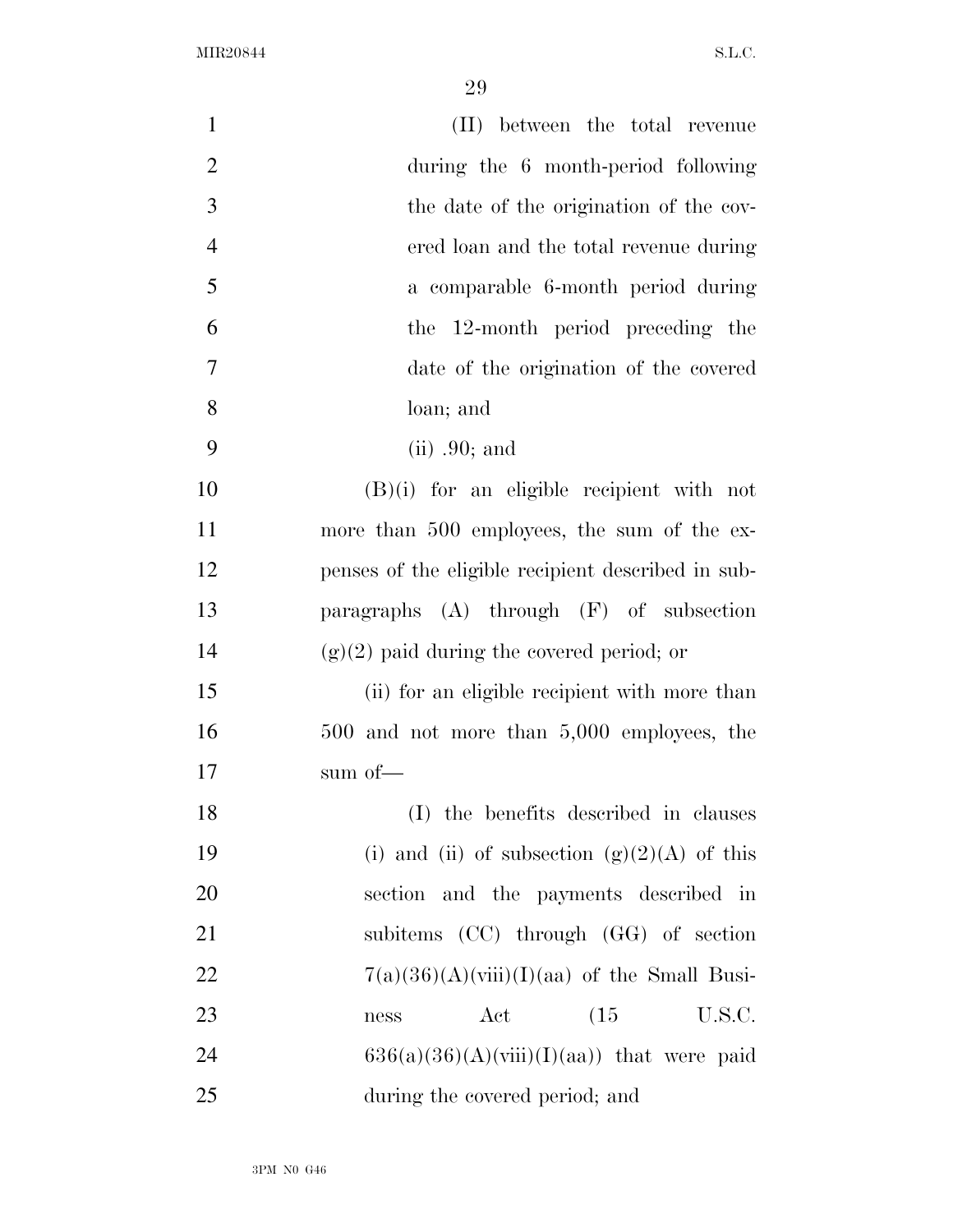(II) the expenses described in sub- paragraphs (B) through (F) of subsection 3 (g)(2) that were paid during the covered period. (2) LOAN FORGIVENESS FOR SMALL NON- PROFITS.—A nonprofit organization described in subsection (a)(5)(B) with not more than 500 full- time employees that is an eligible recipient of a cov- ered loan shall be eligible for forgiveness for ex- penses described in subparagraphs (A) through (F) 11 of subsection  $(g)(2)$  using, at the election of the non- profit organization— (A) the amount obtained using the formula described in paragraph (1), except that gross receipts shall not include donations, grants, dues, and investment income; or (B) the amount obtained using the formula described in paragraph (1), except that the number in subparagraph (A)(ii) of such para-20 graph shall be— (i) .7 for a nonprofit organization 22 with not more than 50 full-time employees;

and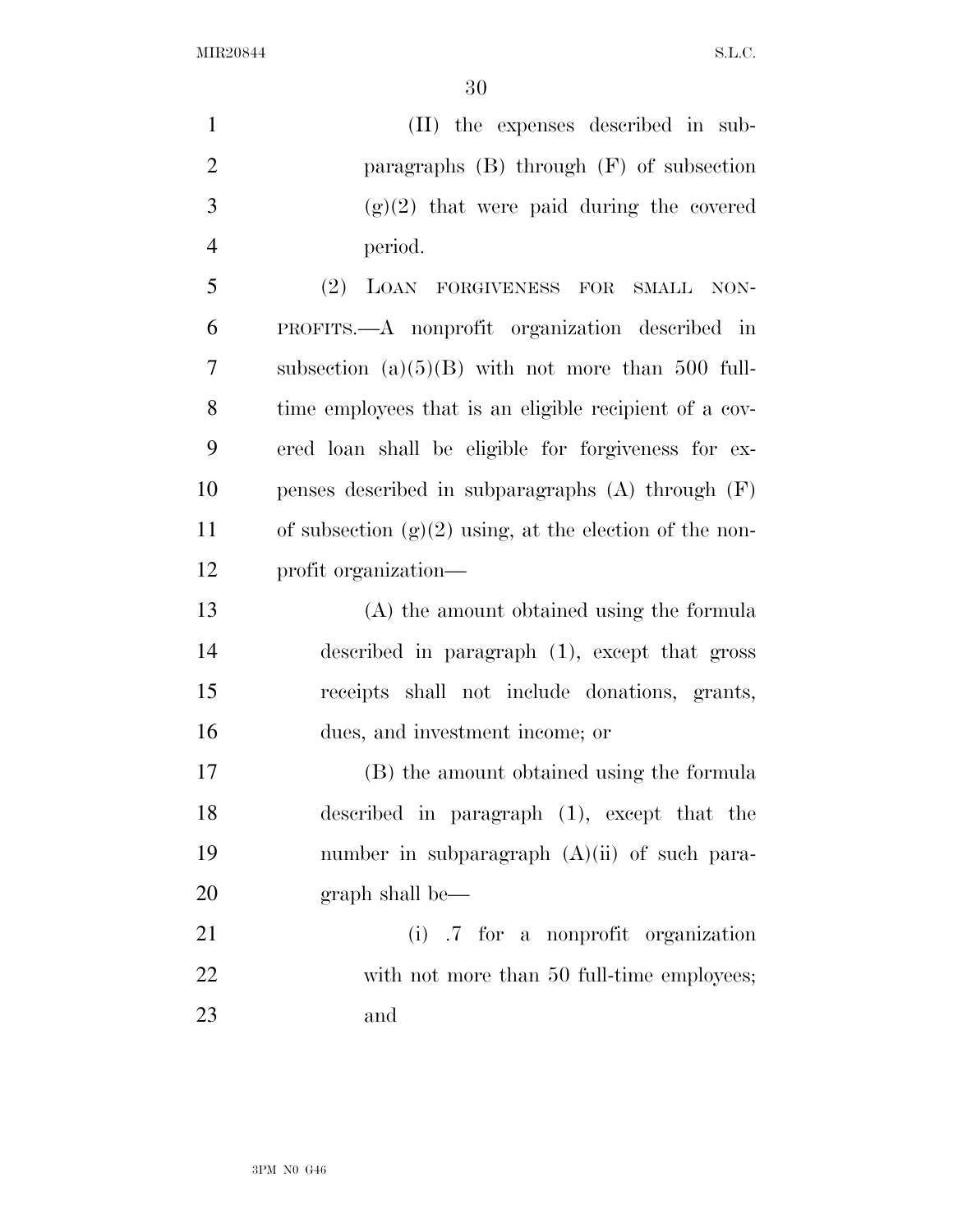| $\mathbf{1}$   | (ii) .2 for a nonprofit organization                   |
|----------------|--------------------------------------------------------|
| $\overline{2}$ | with not fewer than 50 and not more than               |
| 3              | 500 full-time employees.                               |
| $\overline{4}$ | (3) PROHIBITION ON FORGIVENESS.—Any cov-               |
| 5              | ered loan made to an eligible recipient that is pub-   |
| 6              | licly traded, is a nonprofit organization described in |
| 7              | section $501(c)(7)$ of the Internal Revenue Code, or   |
| 8              | an eligible recipient described in subsection<br>is    |
| 9              | $(f)(7)(D)$ shall not be eligible for loan forgiveness |
| 10             | under this subsection.                                 |
| 11             | (4) LIMITATION ON AMOUNT OF FORGIVE-                   |
| 12             | NESS.-                                                 |
| 13             | (A) IN GENERAL.—The amount of all cov-                 |
| 14             | ered loans made to an eligible recipient that          |
| 15             | may be forgiven under this subsection shall not        |
| 16             | exceed the total losses incurred by the eligible       |
| 17             | recipient in the taxable year 2020.                    |
| 18             | (B) APPLICATION OF RELATED<br><b>PARTY</b>             |
| 19             | PAYMENTS.—The Secretary shall issue regula-            |
| 20             | tions that provide that, for purposes of the loss      |
| 21             | calculation under subparagraph $(A)$ —                 |
| 22             | (i) with respect to an eligible recipient              |
| 23             | of a covered loan with not fewer than 500              |
| 24             | full-time employees, related party trans-              |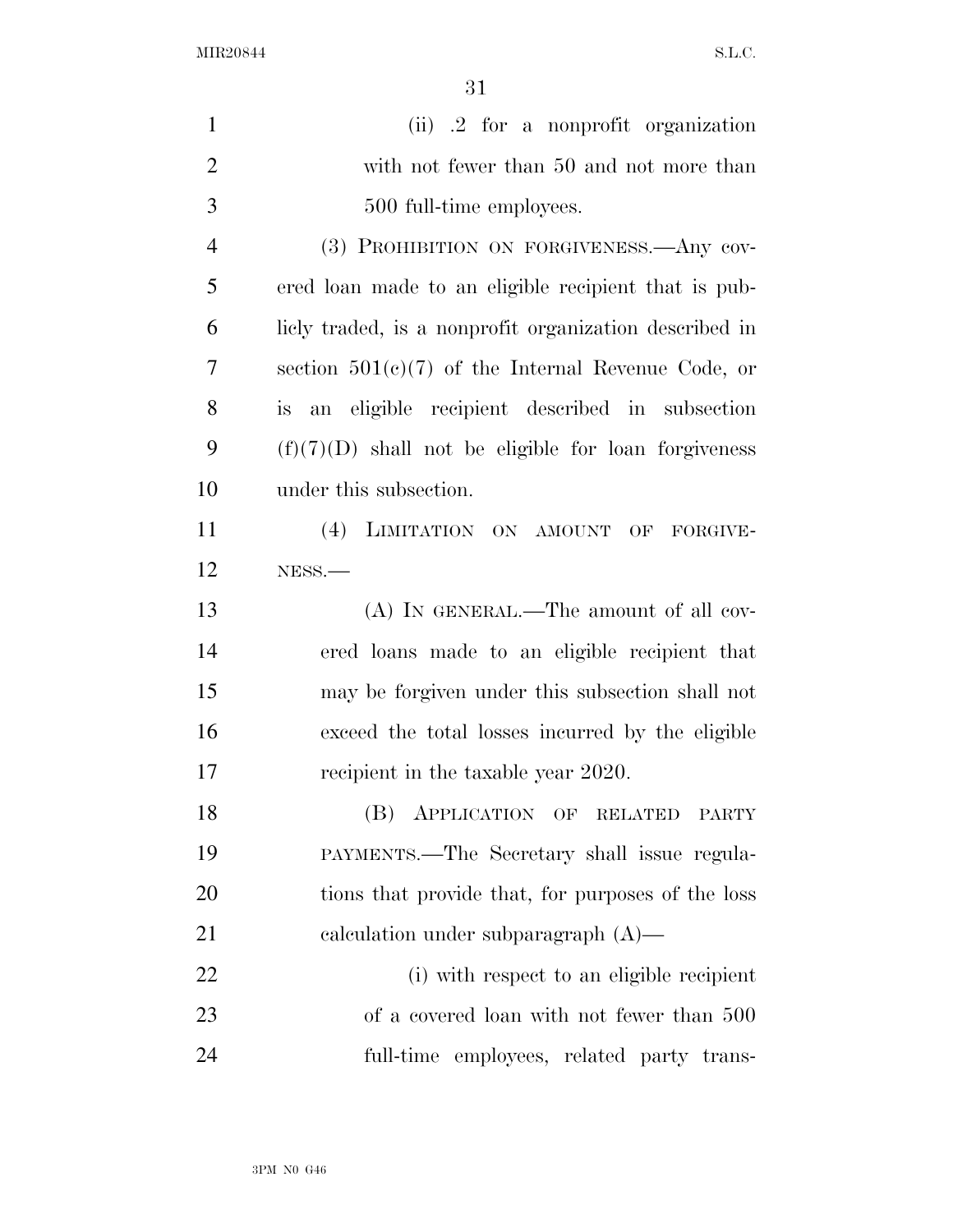| $\mathbf{1}$   | actions are prohibited from counting to-                    |
|----------------|-------------------------------------------------------------|
| $\overline{2}$ | ward the loss calculation; and                              |
| 3              | (ii) with respect to an eligible recipi-                    |
| $\overline{4}$ | ent of a covered loan with not more than                    |
| 5              | 500 full-time employees, any related party                  |
| 6              | payments made during the covered period                     |
| 7              | cannot be greater than related party pay-                   |
| 8              | ments made during taxable year 2019.                        |
| 9              | (C) CAPITAL LOSSES.—For purposes of                         |
| 10             | the loss calculation under subparagraph $(A)$ ,             |
| 11             | capital losses from the sale of assets or deduc-            |
| 12             | tions for guaranteed payments to partners in                |
| 13             | partnerships or owners in S-corporations shall              |
| 14             | not count toward the loss calculation.                      |
| 15             | (D) LIMITATION ON PPE EXPENSES.—An                          |
| 16             | eligible recipient may only receive forgiveness             |
| 17             | for personal protective equipment expenses de-              |
| 18             | scribed in subsection $(g)(2)(F)$ of not more               |
| 19             | than $$5,000$ .                                             |
| 20             | (5) NO LIMITS BASED ON PERCENTAGE<br>$\overline{\text{OF}}$ |
| 21             | FUNDS USED FOR CERTAIN EXPENSES. The Ad-                    |
| 22             | ministrator or the Secretary shall not place limita-        |
| 23             | tions on forgiveness under this subsection based on         |
| 24             | the percentage of covered loan proceeds that are            |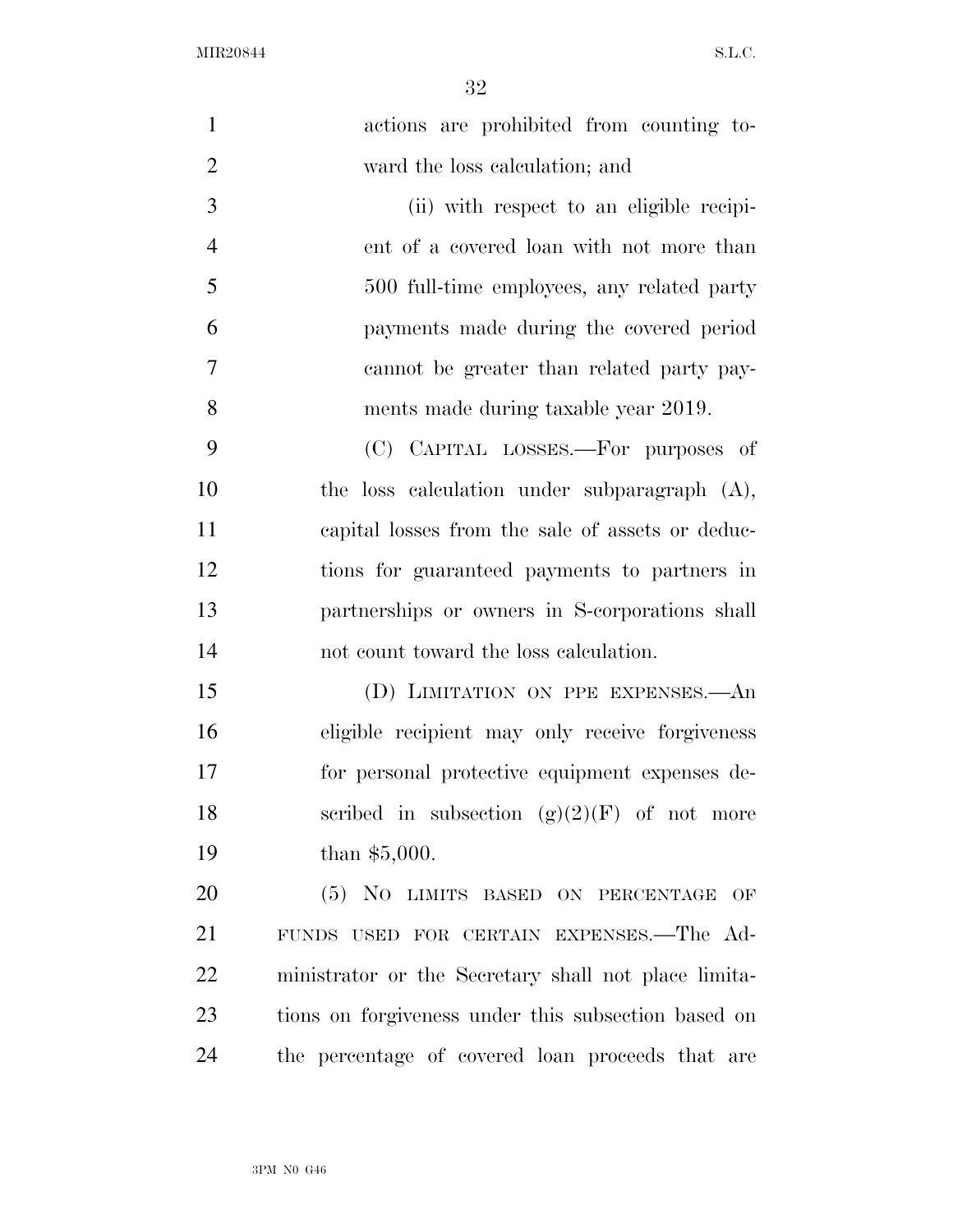| $\mathbf{1}$   | used for specific expenses described in subsection        |
|----------------|-----------------------------------------------------------|
| 2              | (g)(2).                                                   |
| 3              | $(6)$ HOLD HARMLESS.—If a lender approved to              |
| $\overline{4}$ | make covered loans has received the required docu-        |
| 5              | mentation under this section from an applicant at-        |
| 6              | testing that the applicant has accurately verified the    |
| 7              | eligibility, gross receipts, and expenses of the appli-   |
| 8              | cant during the covered period—                           |
| 9              | (A) an enforcement action may not be                      |
| 10             | taken against the lender under section $47(e)$ of         |
| 11             | the Small Business Act $(15 \text{ U.S.C. } 657t(e))$ re- |
| 12             | lating to loan forgiveness for those expenses;            |
| 13             | and                                                       |
| 14             | (B) the lender shall not be subject to any                |
| 15             | penalties by the Administrator relating to loan           |
| 16             | forgiveness for the expenses.                             |
| 17             | (7) TREATMENT OF FORGIVEN AMOUNTS.                        |
| 18             | (A) IN GENERAL.—Section $108(a)(1)$ of                    |
| 19             | the Internal Revenue Code of 1986 is amended              |
| 20             | by striking "or" at the end of subparagraph               |
| 21             | (D), by striking the period at the end of sub-            |
| 22             | paragraph $(E)(ii)$ and inserting ", or", and by          |
| 23             | adding at the end the following new subpara-              |
| 24             | graph:                                                    |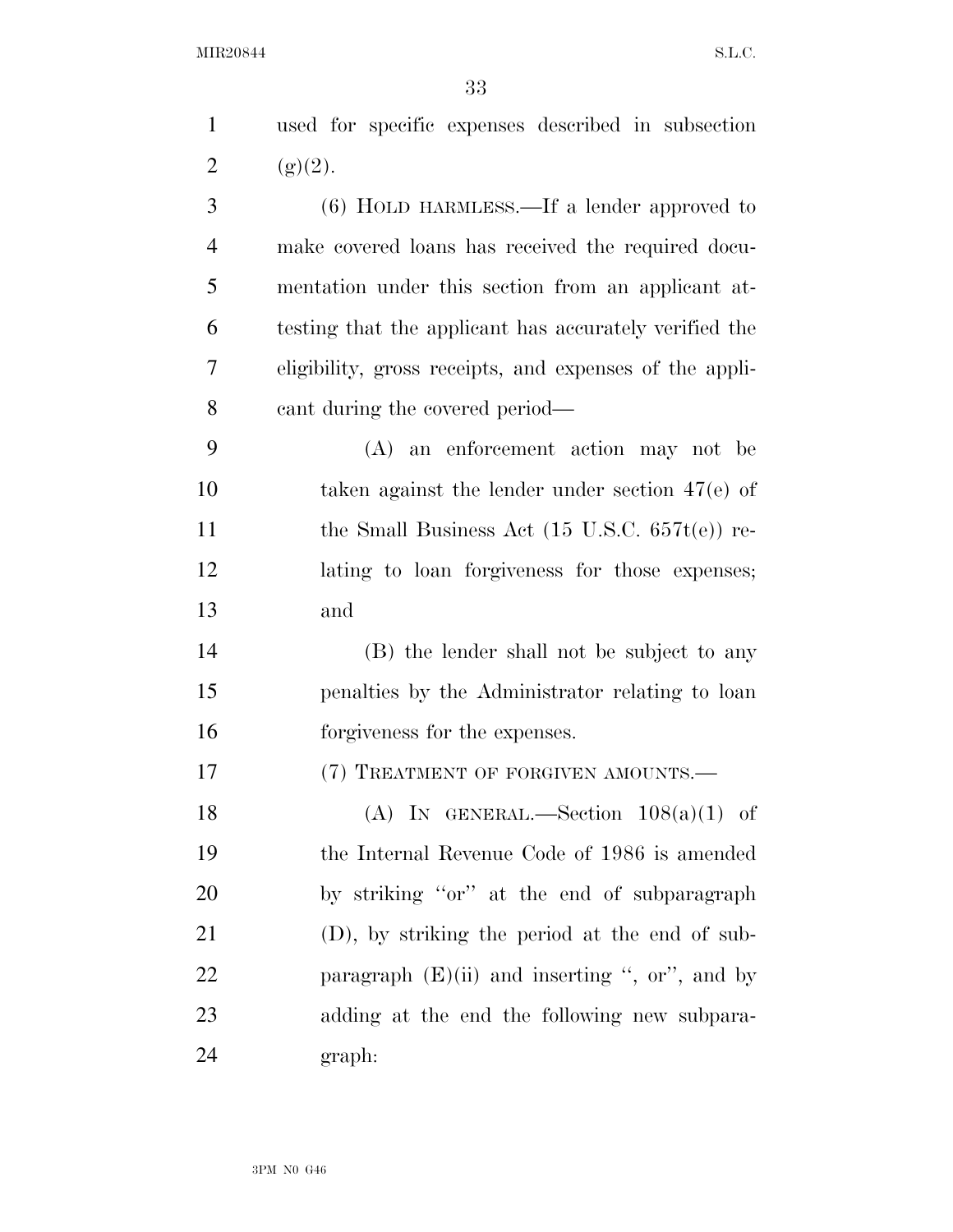| $\mathbf{1}$   | $\lq\lq(F)$ the indebtedness discharged is a cov-      |
|----------------|--------------------------------------------------------|
| $\overline{2}$ | ered loan (as defined in section $4(a)$ of the RE-     |
| 3              | START Act) discharged under section 4(j) of            |
| $\overline{4}$ | such Act.".                                            |
| 5              | (B) REDUCTION OF TAX ATTRIBUTES.                       |
| 6              | Section $108(b)(1)$ of such Code is amended by         |
| $\overline{7}$ | striking "or $(C)$ " and inserting ", $(C)$ , or $(F)$ |
| 8              | (after application of subsection $(j)(i)$ )".          |
| 9              | (C) LIMITATION.—Section 108 of such                    |
| 10             | Code is amended by adding at the end the fol-          |
| 11             | lowing new subsection:                                 |
| 12             | "(j) SPECIAL RULES FOR DISCHARGES OF COVERED           |
| 13             | LOANS.                                                 |
| 14             | $``(1)$ INCLUSION OF EXCESS AMOUNTS.—                  |
| 15             | "(A) IN GENERAL.—In the case of any                    |
| 16             | taxpayer to which subsection $(a)(1)(F)$ applies,      |
| 17             | the gross income of such taxpayer for any tax-         |
| 18             | able year in the applicable period shall be in-        |
| 19             | creased by the product of—                             |
| 20             | $\lq\lq$ (i) 20 percent, and                           |
| 21             | "(ii) so much of the amount excluded                   |
| 22             | under subsection $(a)(1)(F)$ as exceeds                |
| 23             | \$250,000.                                             |
| 24             | "(B) APPLICABLE PERIOD.—For purposes                   |
| 25             | of subparagraph $(A)$ , the term 'applicable pe-       |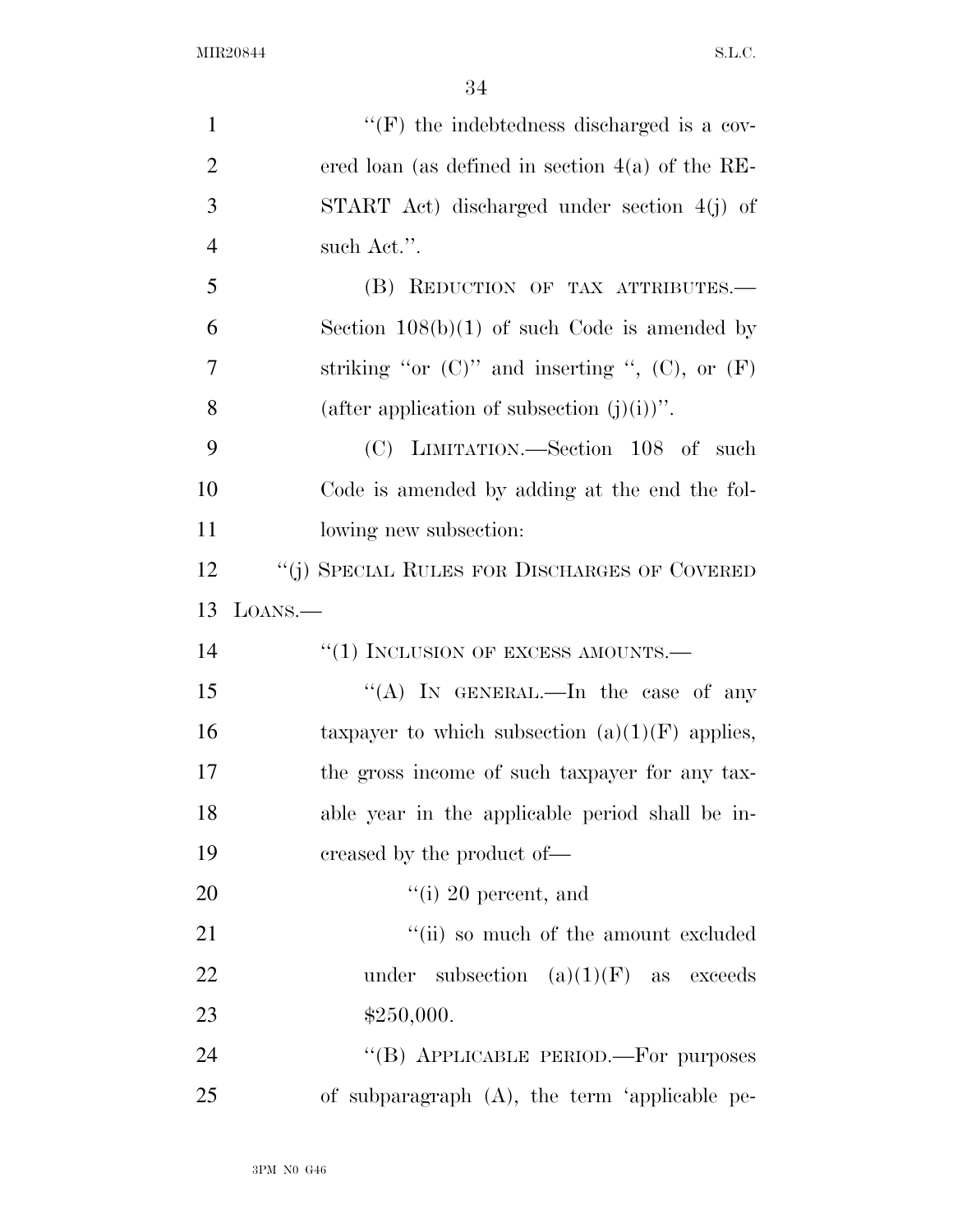| $\mathbf{1}$   | riod' means the 5 taxable-year period beginning       |
|----------------|-------------------------------------------------------|
| $\overline{2}$ | with the taxable year in which the discharge oc-      |
| 3              | curs.                                                 |
| $\overline{4}$ | "(2) APPLICATION TO TAX ATTRIBUTES.-For               |
| 5              | purposes of applying subsection (b), the amount       |
| 6              | taken into account as excluded from income under      |
| 7              | subsection (a) $(1)(F)$ shall not exceed \$250,000.". |
| 8              | (D) EFFECTIVE DATE.—The amendments                    |
| 9              | made by this paragraph shall apply to dis-            |
| 10             | charges of indebtedness after the date of the         |
| 11             | enactment of this Act.                                |
| 12             | (8) COORDINATION WITH EMPLOYEE RETEN-                 |
| 13             | TION TAX CREDIT.—Section $2301(g)$ of the CARES       |
| 14             | Act (Public Law 116–136) is amended to read as        |
| 15             | follows:                                              |
| 16             | "(g) ELECTION TO NOT TAKE CERTAIN WAGES INTO          |
| 17             | ACCOUNT.—                                             |
| 18             | "(1) IN GENERAL.—This section shall not apply         |
| 19             | to qualified wages paid by an eligible employer with  |
| <b>20</b>      | respect to which such employer makes an election      |
| 21             | (at such time and in such manner as the Secretary     |
| <u>22</u>      | may prescribe) to have this section not apply to such |
| 23             | wages.                                                |
| 24             | "(2) COORDINATION WITH RESTART LOANS.-                |
| 25             | The Secretary, in consultation with the Adminis-      |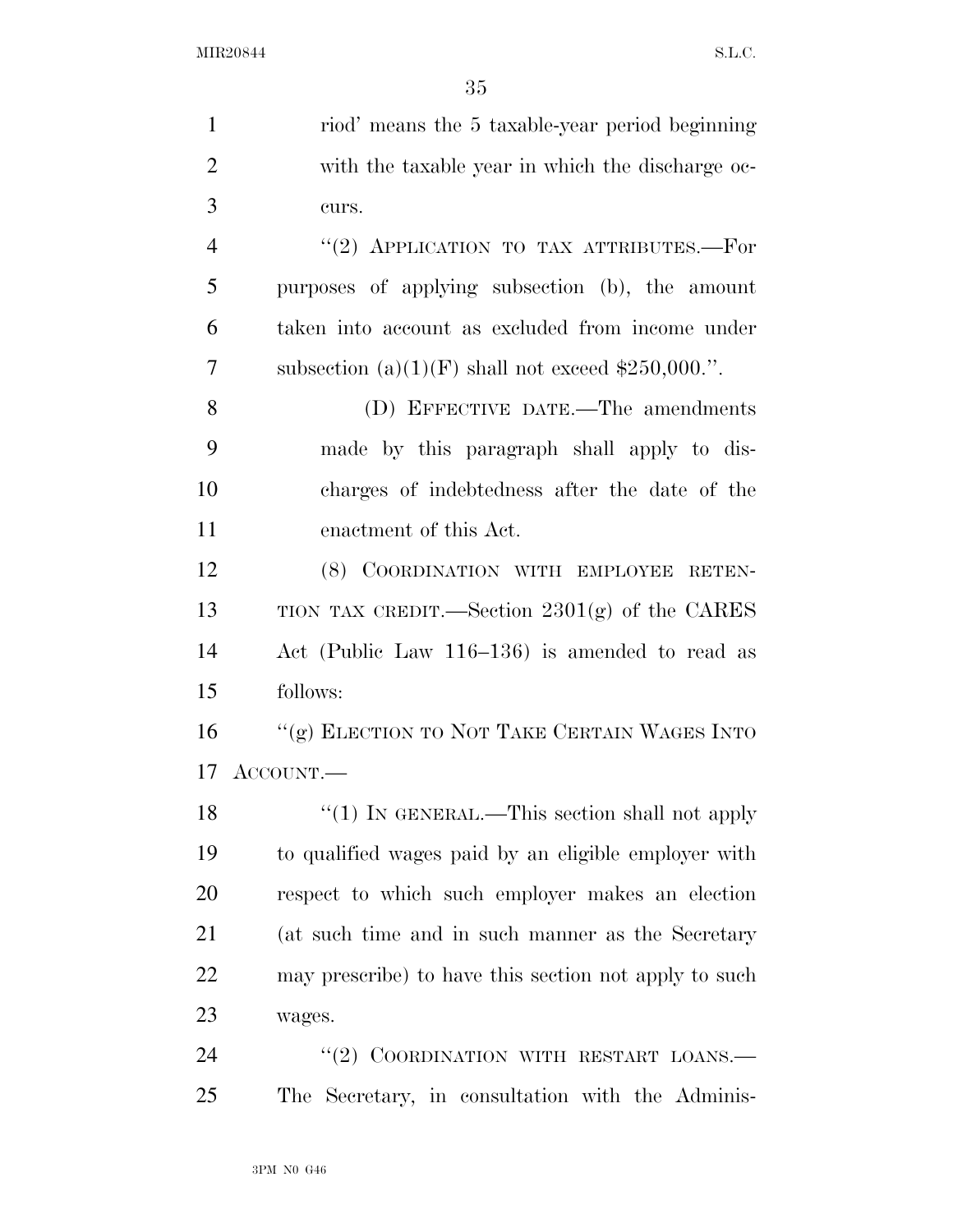| $\mathbf{1}$   | trator of the Small Business Administration, shall        |
|----------------|-----------------------------------------------------------|
| $\overline{2}$ | issue guidance providing that payroll costs paid or       |
| 3              | incurred during the covered period shall not fail to      |
| 4              | be treated as qualified wages under this section by       |
| 5              | reason of an election under paragraph (1) to the ex-      |
| 6              | tent that a covered loan of the eligible employer is      |
| 7              | not forgiven by reason of a decision under section        |
| 8              | 3(j) of the RESTART Act. Terms used in the pre-           |
| 9              | ceding sentence which are also used in section 3 of       |
| 10             | such Act shall have the same meaning as when used         |
| 11             | in such section.".                                        |
| 12             | (k) SPECIAL RULES FOR SEASONAL AND NEW BUSI-              |
| 13             | NESSES.-                                                  |
| 14             | (1) IN GENERAL.—The Administrator and the                 |
| 15             | Secretary shall develop special rules and procedures      |
| 16             | for eligibility, calculation of full-time employees, loan |
| 17             | terms, and loan forgiveness for—                          |
| 18             | (A) covered loans made to eligible recipi-                |
| 19             | ents that are seasonal that do not have suffi-            |
| 20             | cient revenue to fully benefit from assistance            |
| 21             | provided under this section; and                          |
| 22             | (B) covered loans made to eligible recipi-                |
| 23             | ents formed after January 1, 2019 that do not             |
| 24             | have sufficient revenue to fully benefit from as-         |
| 25             | sistance provided under this section.                     |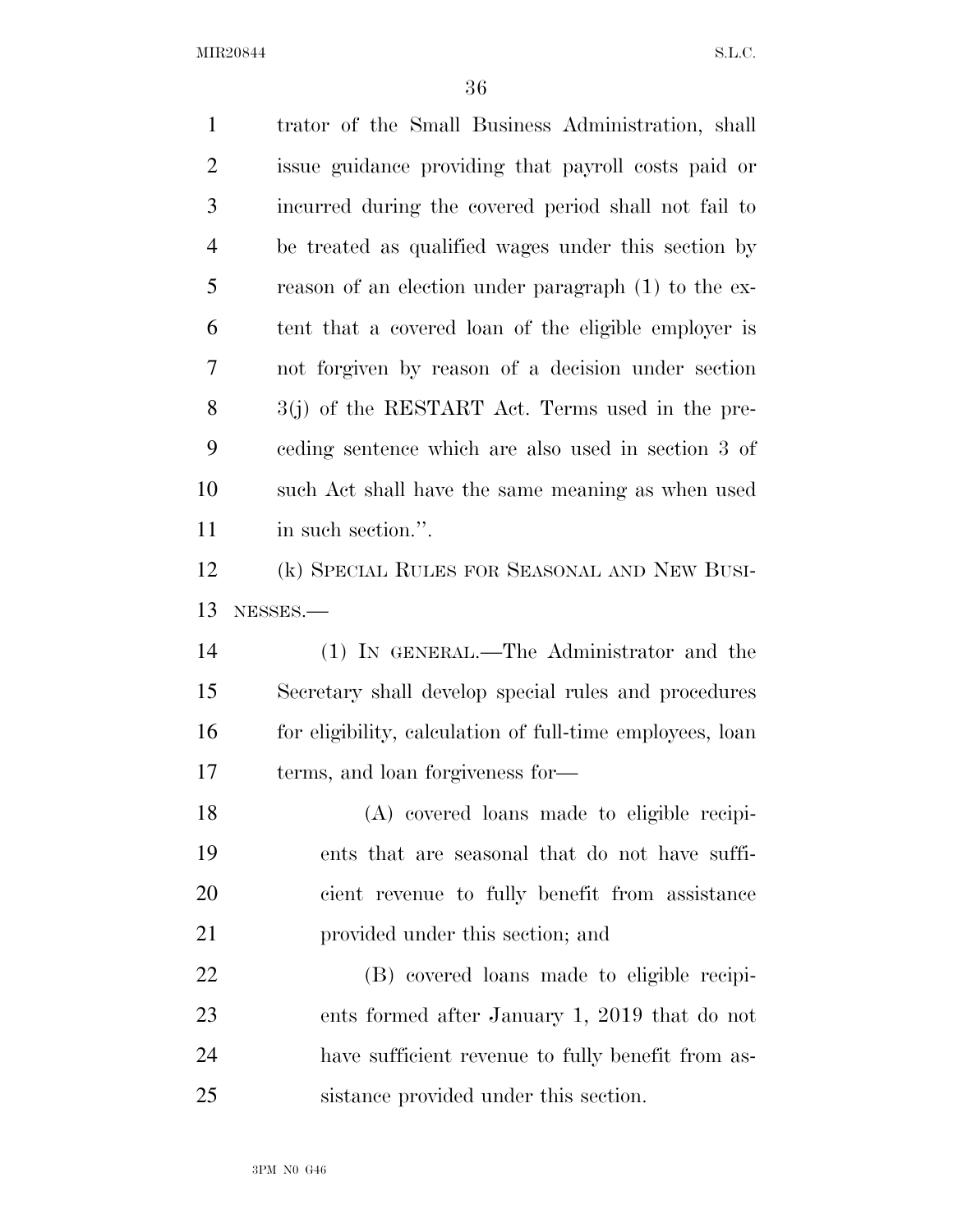| $\mathbf{1}$   | (2) LOAN AMOUNT.—The Administrator and                  |
|----------------|---------------------------------------------------------|
| $\overline{2}$ | the Secretary shall develop terms with respect to the   |
| 3              | loan amount of a covered loan for the eligible recipi-  |
| $\overline{4}$ | ents described in paragraph (1) to provide consistent   |
| 5              | support to those eligible recipients relative to an ex- |
| 6              | isting or a non-seasonal eligible recipient.            |
| 7              | (3) PROHIBITION.—An eligible recipient formed           |
| 8              | after January 1, 2019 shall not be eligible for loan    |
| 9              | forgiveness under this section.                         |
| 10             | (1) TRANSPARENCY.—                                      |
| 11             | (1) REPORTING.—The Administrator shall col-             |
| 12             | and publish information in searchable<br>lect<br>and    |
| 13             | downloadable format on eligible recipients of covered   |
| 14             | loans, including—                                       |
| 15             | (A) the name of each eligible recipient with            |
| 16             | not fewer than 50 full-time employees that re-          |
| 17             | ceived a covered loan, which shall be published         |
| 18             | on a monthly basis;                                     |
| 19             | (B) aggregate demographic information of                |
| <b>20</b>      | applicants that applied and applicants that were        |
| 21             | approved for a covered loan, which shall be pub-        |
| 22             | lished on a weekly basis;                               |
| 23             | (C) the number of loan applications re-                 |
| 24             | ceived and total loan amount requested, the             |
| 25             | number of loan applications awaiting disposition        |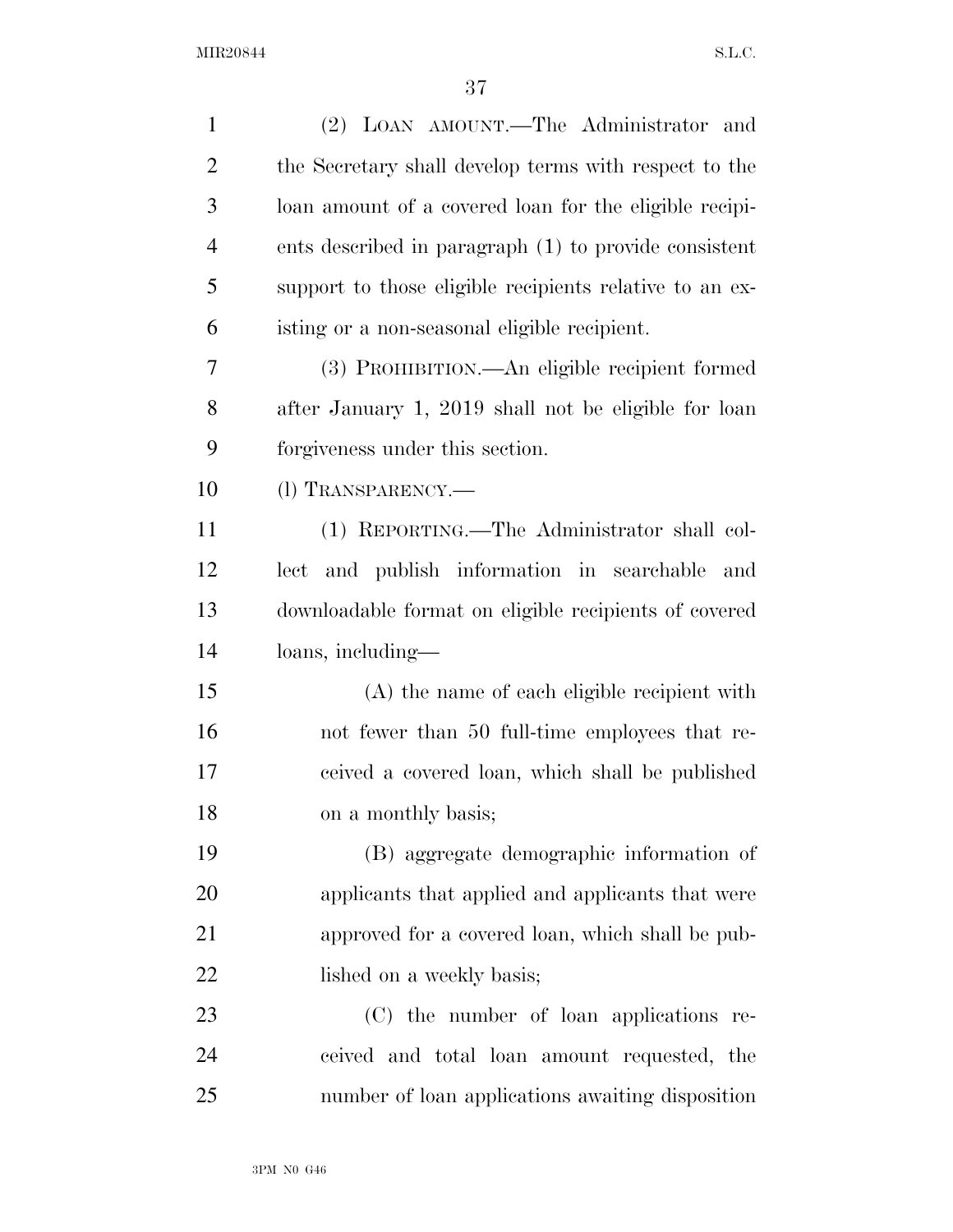| $\mathbf{1}$   | and the total loan amount awaiting disposition,     |
|----------------|-----------------------------------------------------|
| $\overline{2}$ | the number of loan applications rejected and        |
| 3              | the total loan amount rejected, and the number      |
| $\overline{4}$ | of loan applications approved and the total loan    |
| 5              | amount approved by each lender, which shall be      |
| 6              | published on a weekly basis;                        |
| 7              | (D) aggregate total loan volume approved            |
| 8              | broken down by industry and by State, which         |
| 9              | shall be published on a weekly basis;               |
| 10             | (E) details on the number of full-time              |
| 11             | equivalent employees, loan size, loan terms, in-    |
| 12             | dustry, and headquarters location of each eligi-    |
| 13             | ble recipient of a covered loan, which shall be     |
| 14             | published on a monthly basis; and                   |
| 15             | (F) the name of and loan amount forgiven            |
| 16             | for each eligible recipient of a covered loan with  |
| 17             | not fewer than 50 full-time employees, with ag-     |
| 18             | gregate loan amount forgiveness data provided       |
| 19             | for all eligible recipients of covered loans, which |
| 20             | shall be published in a final report not later      |
| 21             | than December 31, 2022.                             |
| 22             | MULTIPLE APPLICATIONS.—To the extent<br>(2)         |
| 23             | possible, the Administrator should endeavor to de-  |
| 24             | duplicate multiple applications for a covered loan  |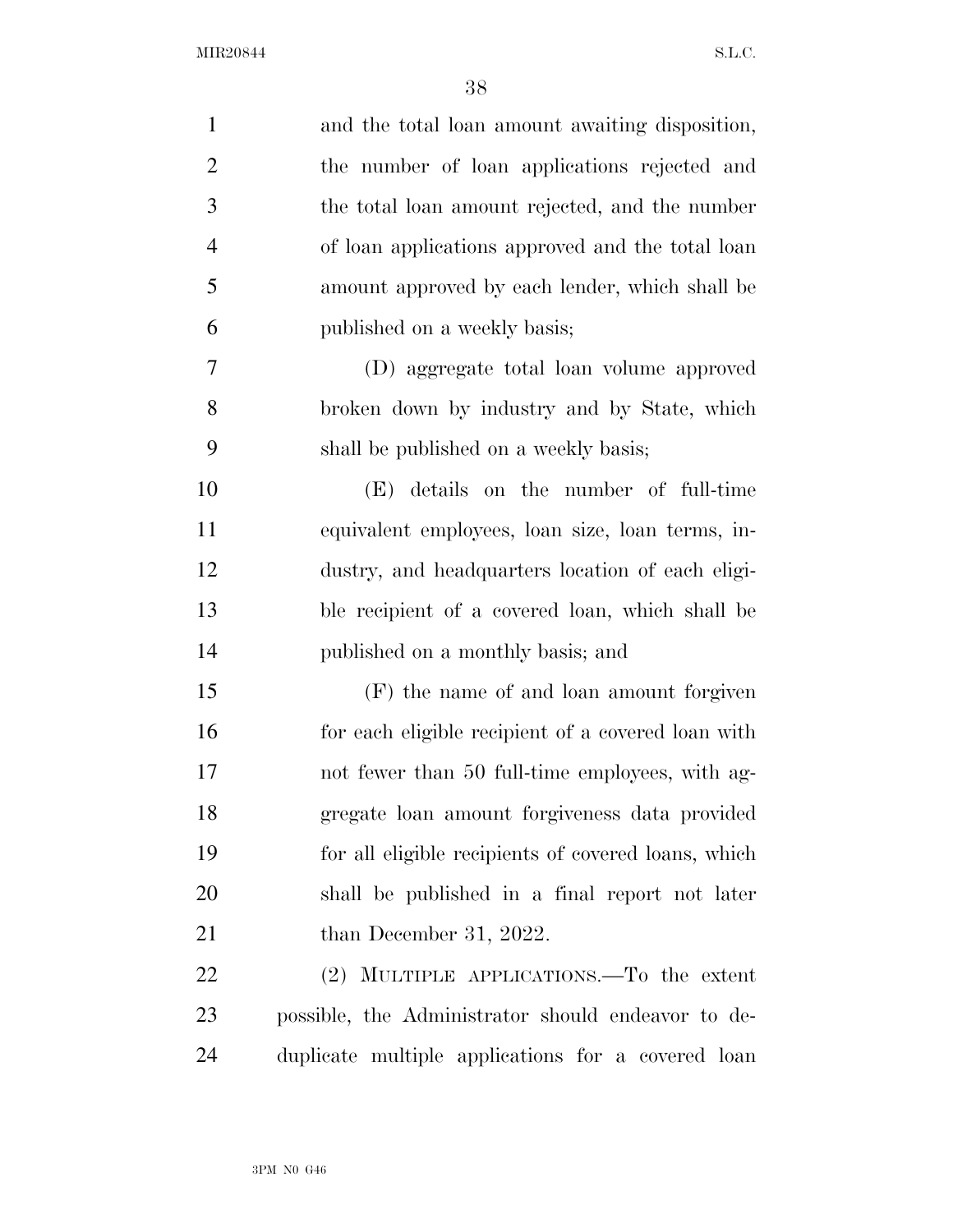| $\mathbf{1}$   | submitted by the same applicant to different lenders |
|----------------|------------------------------------------------------|
| $\overline{2}$ | for purposes of public reporting.                    |
| 3              | (m) SEPARATION OF FUNDS AND BANKRUPTCY               |
| $\overline{4}$ | TREATMENT.                                           |
| 5              | (1) SEPARATION OF FUNDS.—An eligible recipi-         |
| 6              | ent of a covered loan shall—                         |
| 7              | (A) separately account for, and not com-             |
| 8              | mingle with other funds, the proceeds of the         |
| 9              | covered loan; and                                    |
| 10             | (B) account in detail for the use of the             |
| 11             | proceeds.                                            |
| 12             | (2) BANKRUPTCY TREATMENT.                            |
| 13             | (A) IN GENERAL.—If an eligible recipient             |
| 14             | of a covered loan is a debtor in a case under        |
| 15             | chapter 7 or 13 of title 11, United States Code,     |
| 16             | and the covered loan is still outstanding on the     |
| 17             | date of the commencement of the case—                |
| 18             | (i) any interest of the eligible recipient           |
| 19             | in the proceeds of the covered loan shall            |
| 20             | not be included in the property of the es-           |
| 21             | tate; and                                            |
| 22             | (ii) the amount of the proceeds of the               |
| 23             | covered loan that were not expended on al-           |
| 24             | lowable expenses described in subsection             |